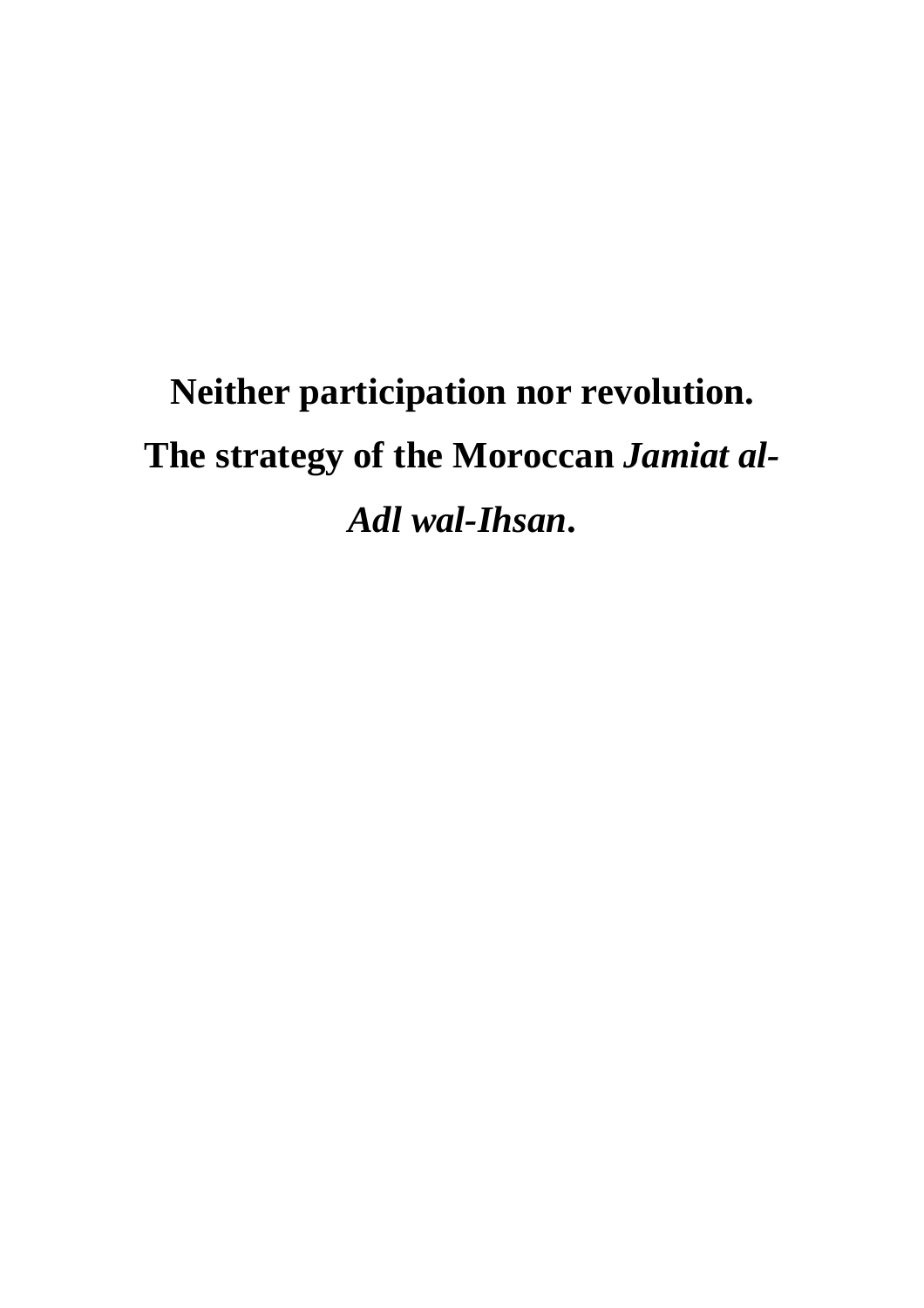# **Abstract**

Scholars and students of Islamist movements are divided over the issue of Islamists commitment to democracy and a number of studies attempted to discover the true nature of Islamist parties. This paper rejects this approach and argues that the behaviour of Islamist parties can be better understood through an analysis of the constraints and opportunities that their surrounding environment provides. Specifically, the paper aims at explaining the choice of the Moroccan *Jamiat al-Adl wal-Ihsan* neither to participate in institutional politics nor undertake violent actions to transform the regime. This is done through an examination of its relations with the other political actors. The paper argues that the *Jamiat al-Adl wal-Ihsan*'s behaviour is as much the product of rational thinking as it is of ideology and provides evidence to support this claim. Such findings are important not only in the Moroccan context, but contribute to a growing literature claiming that Islamist movements should be treated as rational political actors operating under 'environmental' constraints and opportunities.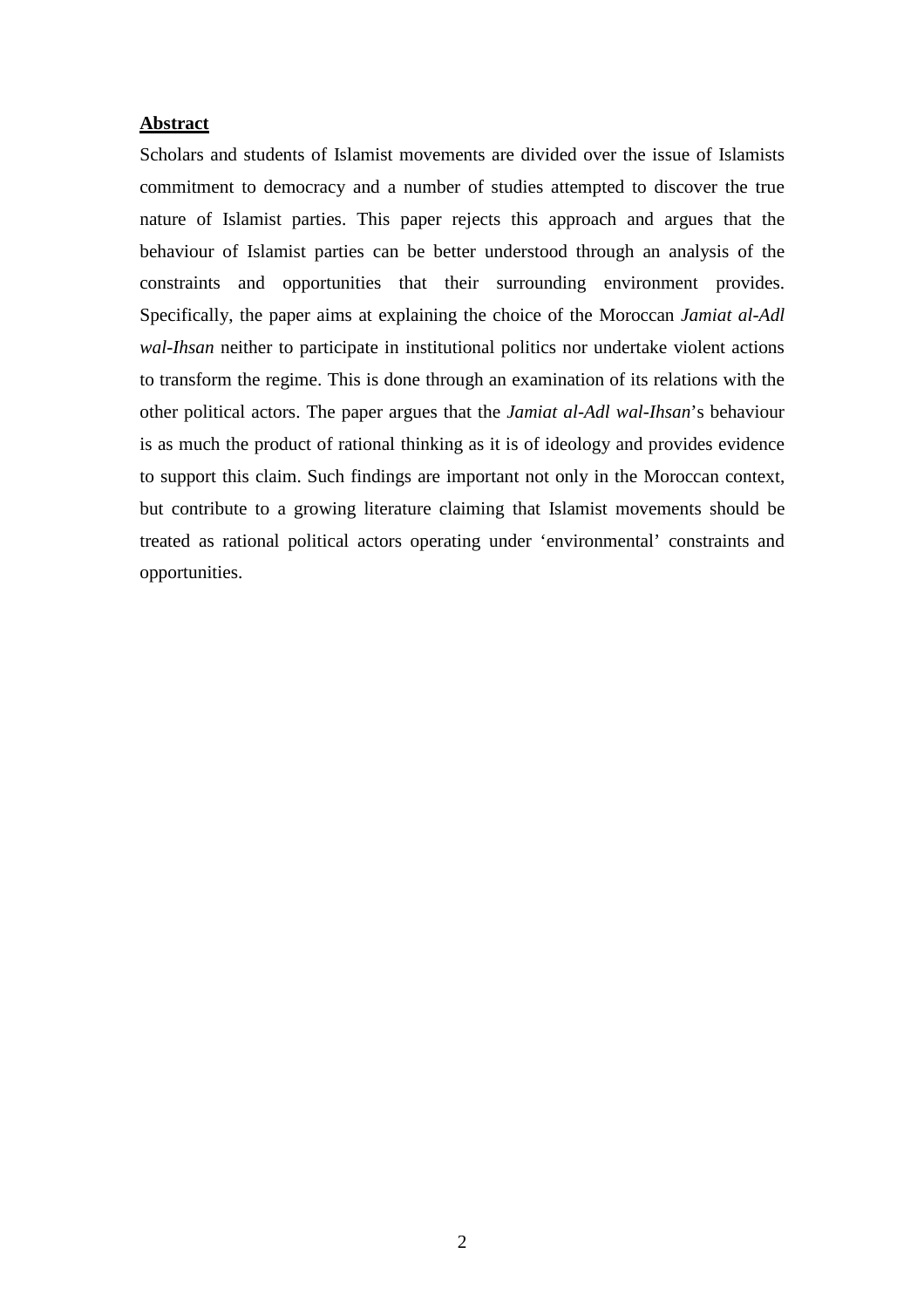#### **Introduction: Islamism between ideology and rationality**

 Academic and policy-making debates on Middle Eastern and North African politics very often address the role and nature of Islamist parties and movements. At a time when democratisation is perceived to be the only solution for the problems affecting both these societies and the international system as a whole, the popularity of Islamist parties is very controversial. On the one hand, Islamist movements attempting to play the game of political participation are treated with a considerable amount of suspicion, as both domestic opponents and international actors fear their intentions. On the other hand there is the recognition that without the inclusion of Islamists in a regenerated political system, democratisation is very much unlikely to occur. Thus some scholars and policy-makers see Islamists as a potential prodemocracy resource, while others see them as enemies of democracy and potentially authoritarian. Such polarising attitudes are generally the product of the scholarly attempt to discover the 'true nature' of such movements, particularly with respect to their democratic credentials and commitment.

While it is recognised today that Islamist groups are very different from each other in terms of ideological differences and methods of action, this has not stopped scholars from investigating specific groups with the objective of determining *a priori*  their ethos and therefore their potential role in processes of regime change. Broadly speaking, there are three types of radical Islamist groups across the region. The first group includes movements such as *Hamas* and *Hezbullah*, which combine traits of social movements, political parties and national liberation movement (Hroub, 2006; Palmer Harik, 2004). The second group includes the *salafi* movements bent on the use of violence to achieve their political objectives such as the Algerian Al-Qaeda in the Maghreb (former GSPC). The third group is made up of all those movements that do not employ violence and function as broad social movements (Wiktorowicz, 2004), but also have a specifically Islamist political agenda, which leads them to be involved in institutional politics when the opportunity arises. Recently, much greater attention has been paid to the latter group because of their direct or indirect involvement in political and institutional changes. It is these movements, rhetorically committed to peaceful democratisation, that have attracted much scholarly attention.

Investigating such mainstream movements is certainly worthwhile because it allows scholars to gain an insight on how such movements operate, how they are structured, how the leaders are selected and what their main policy concerns are.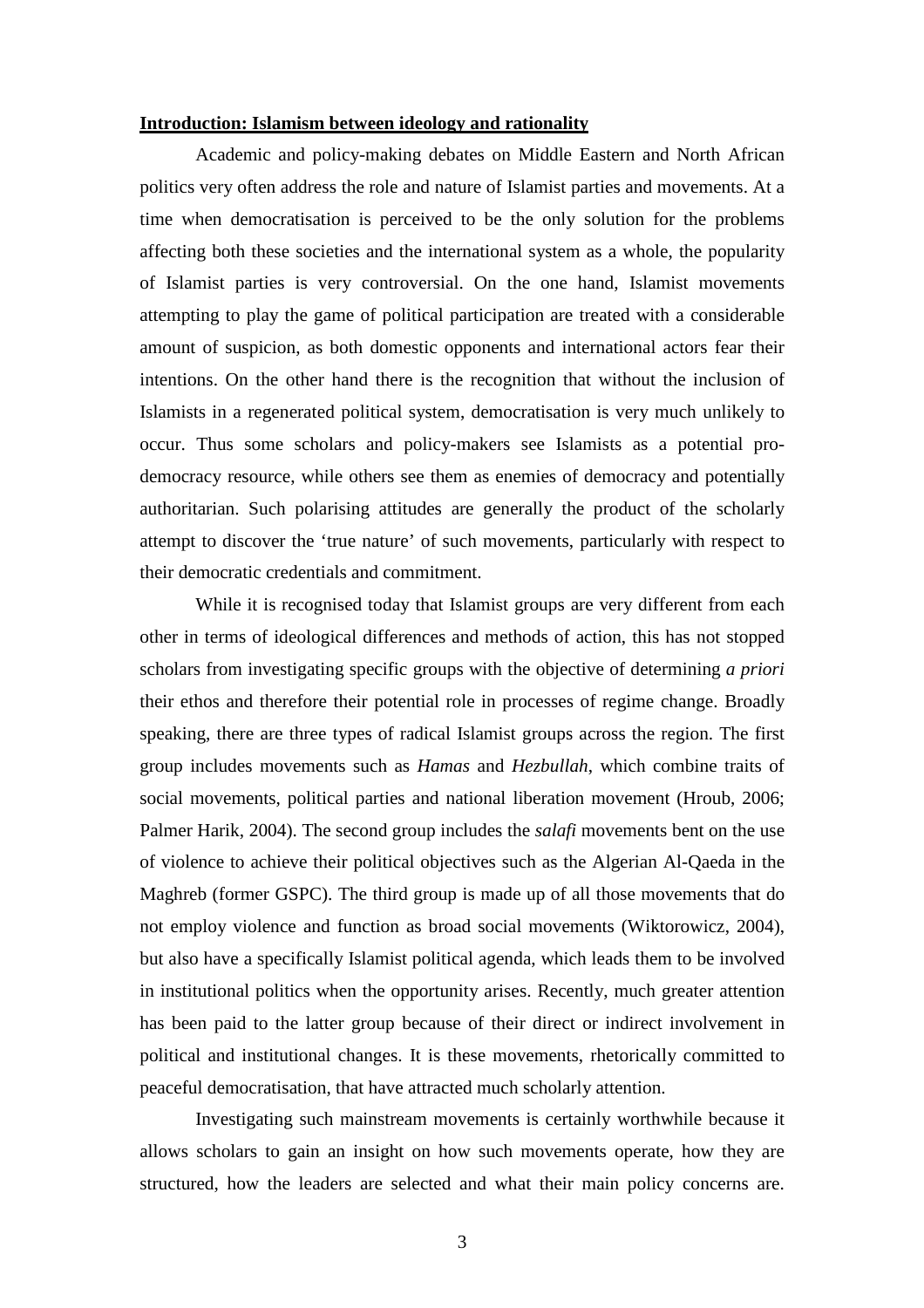However, such investigations remain highly problematic and subject to a considerable degree of speculation when it comes to determine beyond doubt whether they have an authoritarian or a democratic *ethos*. For example, recent analyses of the Egyptian Muslim Brotherhood have led to opposing conclusions regarding how the movement would operate within a more democratic polity. While Khalil (2006) argued quite strongly that democracy would not survive were the Brotherhood to take power, Mona El-Ghobashy (2005) comes to a radically different conclusion having analysed the ideological and strategic metamorphosis the Brotherhood went through in recent decades. Such studies therefore lead quite quickly to a rather sterile and fruitless debate because they attempt to find an 'essence' that is impossible to correctly pin down, as all political movements, while having an ideology to propagate and policies to implement, have to contend with institutional constraints such as electoral and constitutional rules, the presence of other political parties or the decisions of the courts. Furthermore, such studies assume that, once identified, the ethos is not subject to change. This might not in fact be the case as demonstrated in other contexts when seemingly extremist and anti-democratic parties went through considerable changes and even became supporters of democracy.<sup>1</sup> Thus the surrounding environment matters and influences the choices Islamist movements make and the strategies they adopt. Thus, attempting to determine *a priori* the true ethos of any movement neglects the relevance of the context within which they act. In addition, 'ideologised' analyses of Islamist organisations tend to marginalise the contribution of the comparative politics literature on political formations, specifically the trait of rationality of behaviour. Islamist political organisations should be studied through the same assumptions of rationality that are utilised for other non-Islamist formations. Thus, costs and benefits analysis is a trait of Islamist organisations, which take into account the surrounding environment and the internal dynamics of the group to constantly shift positions in order to advance their agenda. This study does not want to underplay the significance of an ideology inspired by divine revelation, which is a fundamental trait of Islamist movements, and it recognises its relevance, particularly when compared to the beliefs that secular parties espouse. However, the religious dimension cannot be the only lens through which Islamist movements should be analysed because many of their activities and their sloganeering focus on very practical political matters and are imbued with pragmatism. In other contexts, such as the case of Christian democracy, realpolitik pragmatism was just as important as the religious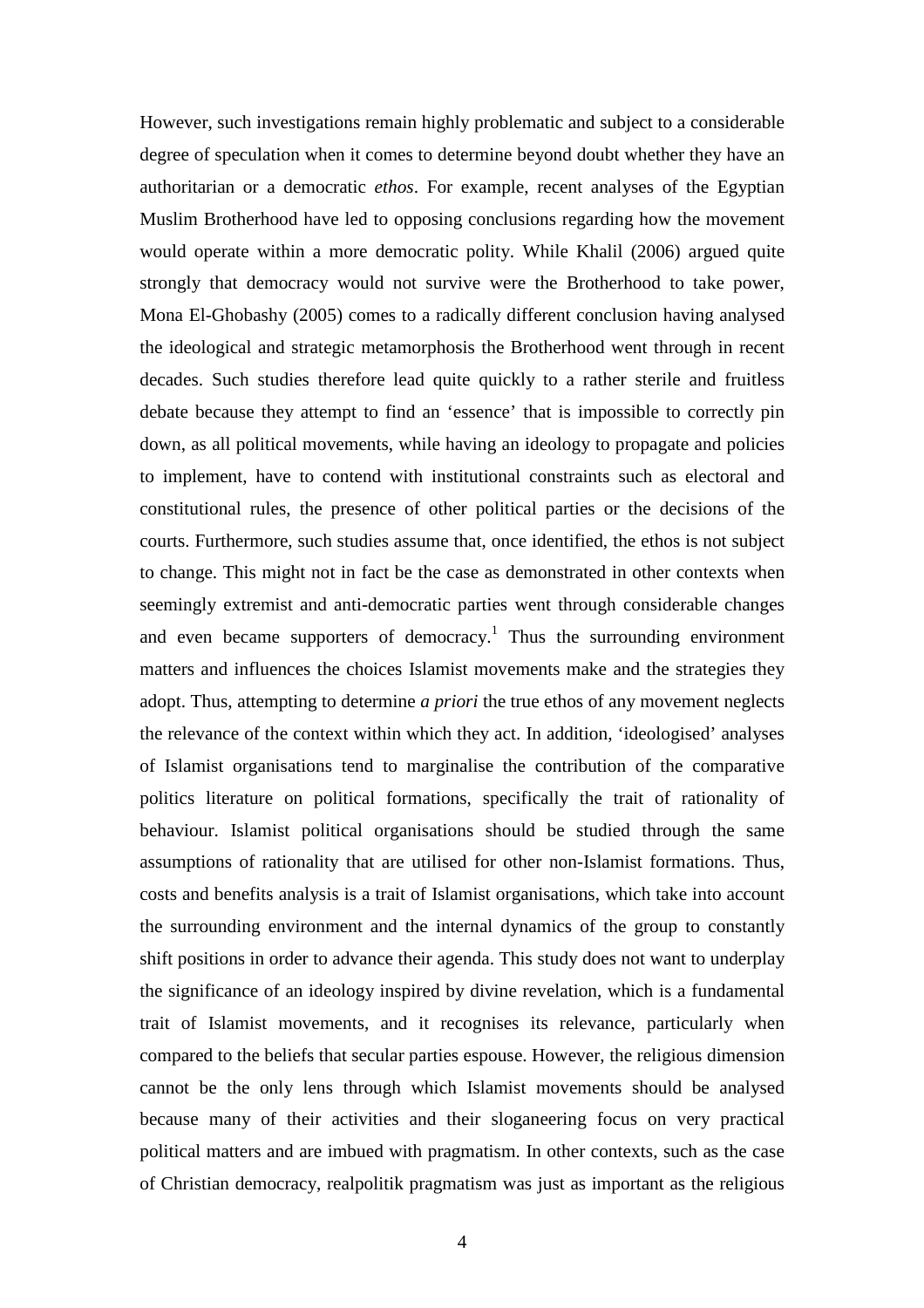ideology that inspired the parties at the beginning. This does not mean that Islamist groups do not have unique characteristics, just as Communist parties have, but this uniqueness should not place them in a special category beyond the reach of comparison with other movements dealing with the every-day constraints of the political game. As Wiktorowicz (2004) argued, 'Islamic activism is not *sui generis*.' With this in mind, it is possible to better grasp the strategies and activities of Islamists in a framework of rational behaviour. If the literature keeps looking at these parties simply through the dimension of religion and religious ideology, it runs the risk of not capturing an important part of their development and evolution.

This paper, building on Brumberg's (2002) work on Islamist parties, rejects the approach whereby it is possible to determine *a priori* the true *ethos* of a political actor by analysing documents, statements, structure and past behaviour. If interpreted in isolation from the surrounding institutional setting and in a political vacuum, the political actors' true nature will be highly dependent on the scholar's pre-conceptions and biased selection of evidence. Rather, this paper will examine the Moroccan Justice and Spirituality Group, *Jamiat al-Adl wal-Ihsan* (*Al Adl* from now on), in its institutional and political environment in order to explain its refusal to both participate to the Moroccan political game and to undertake more militant actions to change the regime they have so much contempt for. The strategies and tactics of the movement will be explored in the context of political rationality. It is assumed that it analysing the dynamic interactions that such movement has with the other relevant actors in the Moroccan system contributes better grasp its political choices. Explaining the behaviour of the movement through rationalistic assumptions allows for a better understanding of how the ideology and the strategies of the *al Adl* dynamically change in a relationship of mutual influence.

The case of the *al Adl* is particularly interesting because it allows the possibility of examining how a prominent Islamist movement manages the balance between revolution and participation in an authoritarian context while retaining considerable popularity among ordinary Moroccans. The ability of the *al Adl* to adapt to the environment within which it operates indicates that the movement, despite its strong ideological positions on a number of matters, is capable to strategise and think rationally about the methods through which it can gain strength and, possibly, achieve its objectives. This study contributes to a growing literature attempting to explain the behaviour of Islamist movements under authoritarian conditions by looking at how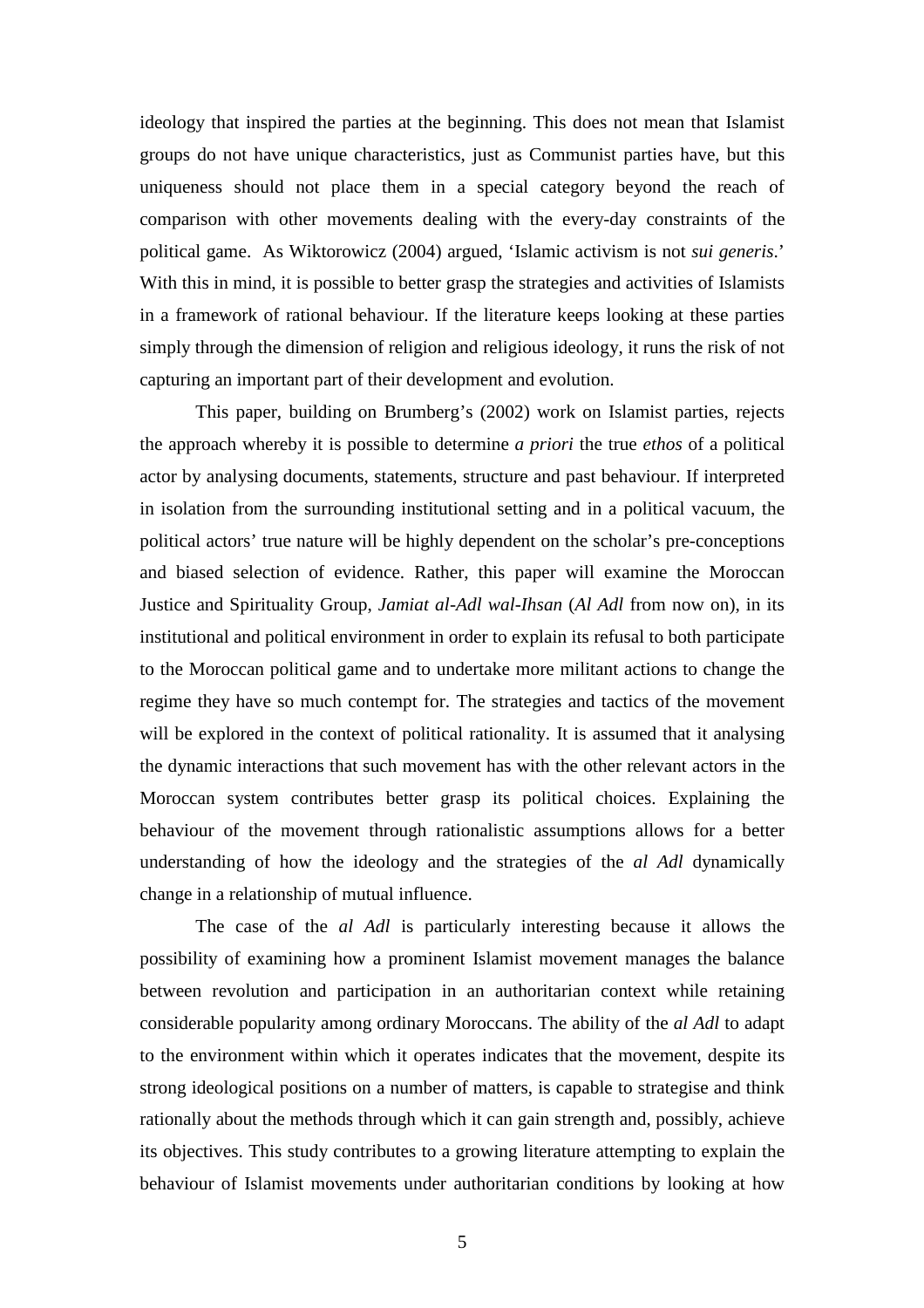institutions and interactions with other actors shape behaviour (Hafez, 2003; Clark, 2004; Lust-Okar, 2005; Schwedler, 2006).

The first part of the paper will briefly outline how the Moroccan political system operates and describes the *al Adl*'s position within it. The paper will then briefly summarise the structure and work of the association. Finally, the focus will be on the 'environmental' constraints that explain why the Justice and Spirituality Group pursues a 'third way' to affect political, social and economic change.

It is this very decision that presents an interesting puzzle for the literature on opposition movements during periods of political liberalisation in authoritarian settings. Within it, it usually emerges that during political openings, opposition movements normally attempt to access the state institutions previously closed off in order to gain bargaining power for future confrontations with the regime with the long-term objective of changing the rules of political competition. Multiparty elections, even though are engineered by the regime and unable to conform to acceptable standards of freedom and fairness, represent significant moments for opposition parties to have an enhanced role in political life and measure their popular appeal. As Pripstein-Posusney (2002) argues 'by withholding participation, exposing and challenging electoral violations, and/or critiquing the electoral rules themselves, independent activists and opposition parties can diminish the executive's credibility.' The *al Adl* not only persistently refrained from participating, but remained and still remains completely outside the institutional game, including round-tables and meetings regarding the details of electoral procedures. This is despite its consistent calls for the establishment of procedural democracy. In addition, the movement has consistently refused to be co-opted the institutions of the state. This is in contrast with the behaviour of the vats majority of Islamist movements across the Arab world, including the Moroccan Party for Justice and Development or the Brotherhoods of Egypt and Jordan. At the same time, the *al Adl* has also refused to call for regime change through violence. It is contended that the very specific conditions and constraints of the Moroccan system determine such behaviour because the *al Adl* perceives the course of action it has taken to be the one that will eventually deliver its fundamental objective: the creation of an Islamic state.

The *al Adl* is at times accused of espousing a self-defeating strategy because it does not play the game it supports (procedural democracy) and, at the same time, refuses to play the revolutionary subversive card. This makes it an interesting case to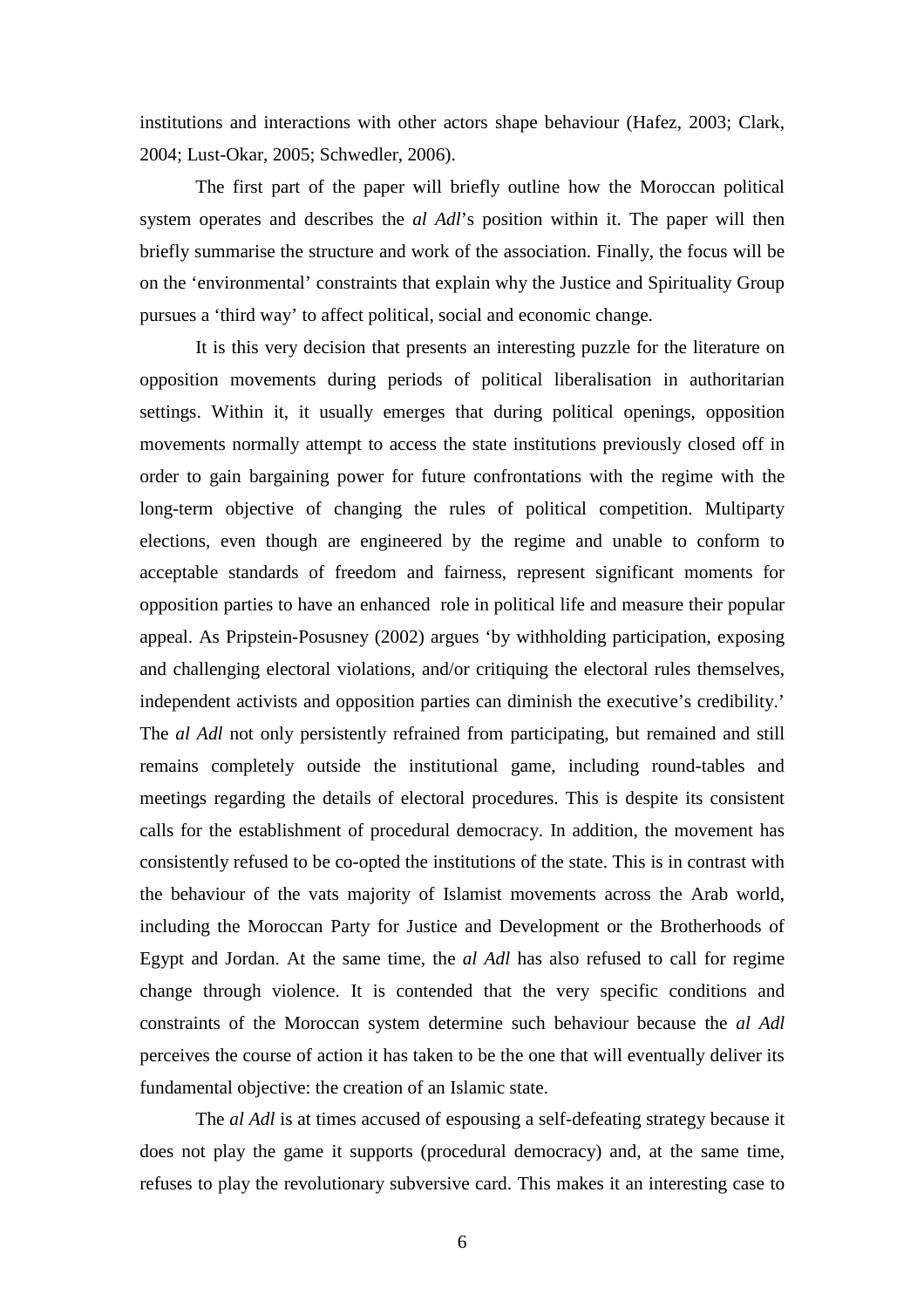examine not only for the wider literature on opposition movements, but also for the more specific literature dealing with Islamist parties. In most other contexts across the Arab world, Islamist parties when given the opportunity, play the electoral game even in the knowledge that they game is rigged. Providing an explanation for the *al Adl*'s seemingly puzzling behaviour contributes to fill the gap on opposition movements' strategies in authoritarian settings and might give some insights on how policymakers could deal with such political actors.

This research is by no means attempting to marginalise the 'ideological' explanation for the stances that the *al Adl* takes with respect to its choices. Thus, it is important to emphasise how the ideological tenets worked out by the leader Sheikh Abdessalam Yassine are very relevant for the type of activism that characterises the movement. This is in line with recent developments in the literature on Islamist groups, which attempts to interpret Islamism as a traditional ideology, which should not be subjected to secular bias (Browers, 2005). However, the ideology of the movement and the thinking of its leader have been explored in some detail elsewhere (Zeghal, 2005; Lauziere, 2005; Maddy-Weitzman, 2003) and it is the purpose of this research to instead concentrate the attention on how such ideological stances are operationalised in practice in the daily activities of the movement and how they are at times modified for strategic considerations. Ideology and rational choices are therefore in a dynamic relationship, where ideological tenets do not necessarily trump all else. The religious dimension of the movement should not obscure the fact that the objectives it wants to achieve and the transformation of society it envisages are very much 'political' and require a rationalistic understanding of the reality surrounding the movement.

## **Morocco's 'liberalised autocracy'**

 In 1997, Rémy Leveau (1997) defined the country as having a 'political system based on authoritarian pluralism.' Since independence the Royal family, and more specifically King Hassan II, ruled the country with an iron fist, but almost always permitted a degree of political pluralism in the form of competing political parties and civil society organisations. This pluralism was designed to give the impression that Morocco was always moving towards some sort of democratization and it was maintained mostly for external consumption. As Howe (2001) highlighted 'Morocco [was] generally respected by world powers as a stable constitutional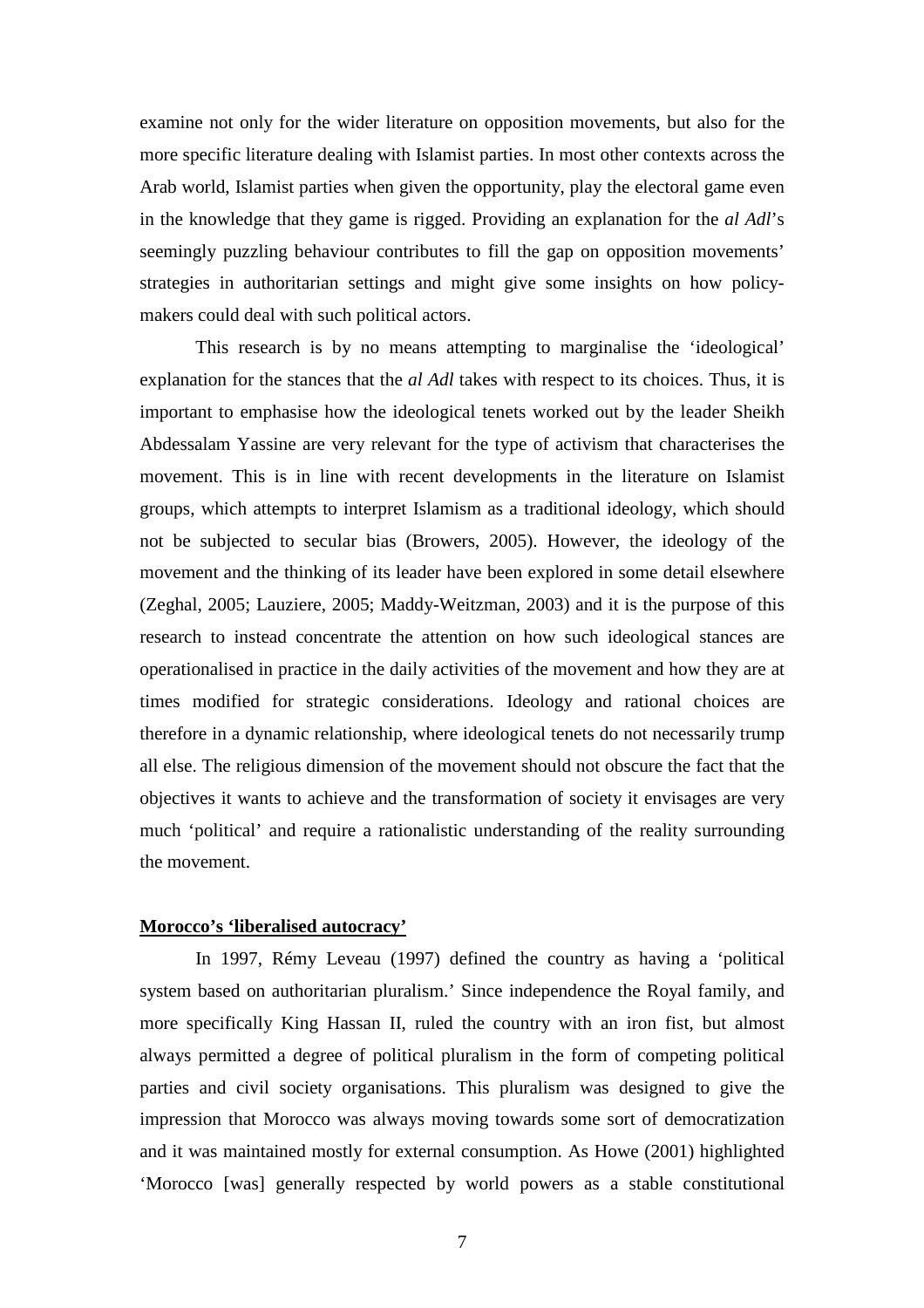monarchy engaged in the democratic process and as an Islamic voice of moderation.' In reality, genuine democratization never materialised, although King Hassan II began a more convincing move towards significant political change (known as *l'alternance*) in the early 1990s when he offered the Socialist Party, usually marginalised in perpetual opposition, the opportunity to head the government. This offer was eventually accepted in 1997. This change seemed to signal the genuine intention to move the country away from authoritarianism and to prepare the terrain for his son, Mohammed VI, who would succeed him with the objective of further modernising Morocco.

The early days of Mohammed's VI reign were euphoric ones for both ordinary Moroccans and for political actors who had for a considerable amount of time called for the increasing liberalisation that the new King was promoting. Despite maintaining a solid grip on policy-making power through his constitutional prerogatives, Mohammed VI set about liberalising society. According to one civil society activist the new King 'allowed it [Morocco] to breathe' (Author's Interview, 2005) after many years of suffocating repression. In a rather short space of time after coming to power much progress occurred so that Howe was able to state 'nowhere else in the Arab world has the public mood of fear changed so dramatically in so little time, not have citizens acquired such extensive freedom of press, speech and assembly (Howe, 2001).' However, the programme of democratic reforms was disappointing in the institutional and political domains. For example, there has been no revision of the constitution, which gives considerable executive powers to the unelected King. Nevertheless, Mohammed VI continued to integrate the Islamist party, the Party for Justice and Development (PJD), into Parliament. While severe limitations and constraints are placed on the party itself in terms of its ability to run candidates at elections (Willis, 2004), the PJD has been able to take advantage of the situation and has demonstrated both electoral strength and determination to remain in opposition.

The country, despite strong economic growth, is still largely mired in poverty, illiteracy and corruption. The lack of genuine political change is held responsible for this state of affairs, as the King continues to dominate policy-making without any accountability, while political parties in government continue to suffer from their lack of policy-making autonomy in key areas and continue therefore to be further discredited (Willis, 2002). Initially, it seemed that the strategy of 'enlightened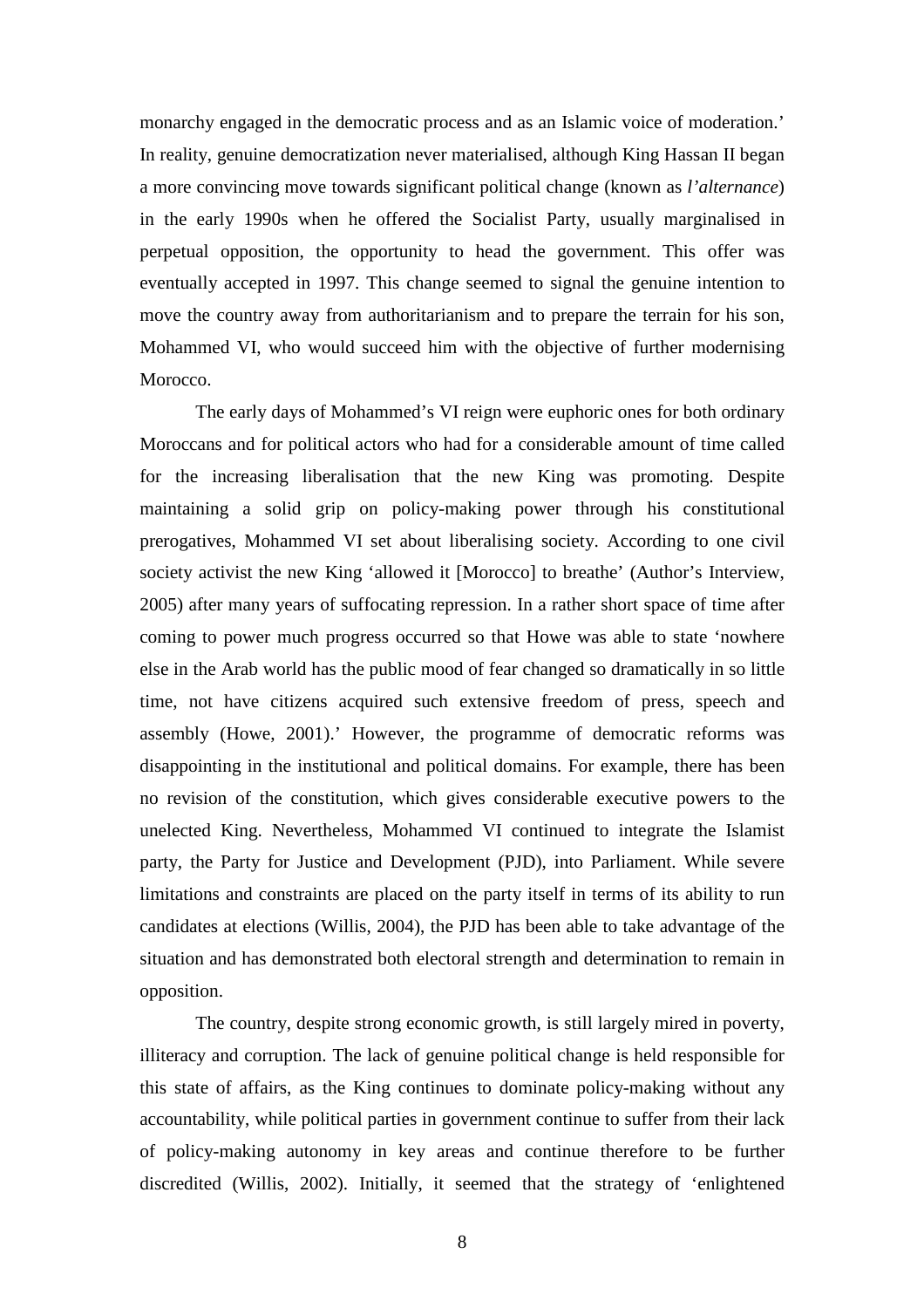despotism' would last until the King's power base was consolidated and he could move towards a new strategy based on the reinvention of a new ruling bargain with citizens (Maghraoui, 2001), but there never seemed to be the necessary political willingness to deliver on genuine reforms that would limit his own power. Supporters of King Mohammed VI emphasise that he brought a new generation of technocrats to power and delivered on some of his promise such as the reform of the family law (El Ghissassi, 2006), but in eight years in power it is still far too little in a country that needs a radical transformation.

 The Casablanca bombings of May 2003 were a tremendous shock for the country. While the King authorised a heavy clampdown on Islamists that led some to argue that the country was sliding back to the days of Hassan's repressive policies, he also took two progressive initiatives. First of all a new family law, which improves women's rights, was passed and subsequently an Equity and Reconciliation Commission aimed at providing closure on past human rights abuses was launched. Such reforms however should not detract from the fact that since the attacks, the King has made full use of his constitutional prerogatives and marginalised further the political parties in government. In addition, no changes to the Constitution were introduced despite pressure from a number of social and political actors to do so. Finally, censorship and repression of the press increased. According to French journalist J.P. Tuquoi (2006), it is unelected technocrats and advisors who dominate policy-making through their personal influence on the King einforcing the perception of authoritarian rule. Whatever the King's own personal involvement in the running of the country, the Moroccan transition to democracy has stalled (Cavatorta, 2005). As long as the institutional and constitutional framework is not modified with the objective of diminishing the King's executive powers in favour of elected officials, it is difficult to see how Morocco is making progress towards democratisation.

While the civil society space that Mohammed VI opened up has not been closed down and is indeed the only realm where genuine opposition politics can take place (Cavatorta, 2006), institutional reforms in favour of accountability have not occurred. The 'de-politicisation' (Maghroui, 2002) of the population is both evident and potentially dangerous because it plays in the hands of violent radical groups that have been so far very marginal actors on the Moroccan scene, but could build up legitimacy and resources over time. Cementing the Kingdom's political and economic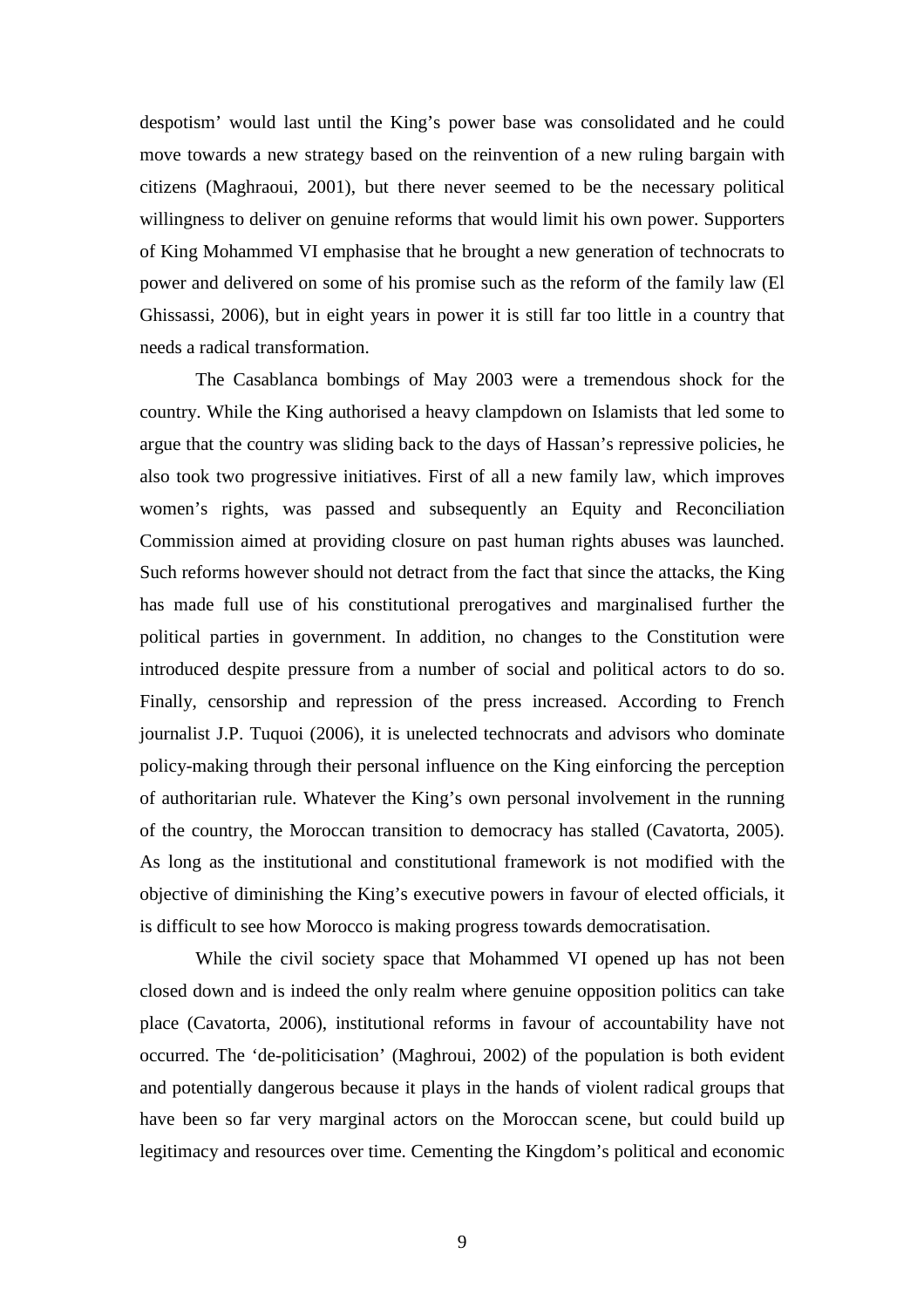ties with the United States has also not proven popular at a time when US policies in the region are heavily criticised even by moderate political actors (White, 2005).

 The Moroccan political system, based on both co-optation and intimidation of dissidents and opponents since the days of independence, still functions quite effectively, but its stability is much more uncertain because of the social changes within the country and the challenging international situation (Cohen and Jaidi, 2006). In particular, Morocco witnessed the unexpected growth of Islamism as a political force over the last fifteen years. In the past, the religious legitimacy of the Royal family insulated it from the criticism coming from Islamist movements, which were traditionally small and 'politically inefficient' (Munson Jr., 1991). Much of the criticism for the policies of Hassan II came from the Marxist and socialist left, while attempts to overthrow him were carried out by small groups within the military in 1971 and 1972. The religious legitimacy of the King to rule has however diminished considerably and is no longer as solid as a rampart against the criticism coming from vast sectors of political Islam. The immunity from criticism of the Commander of the Faithful has disappeared, as other political actors appropriated the language and symbolism of religion to question the very legitimacy of the king to rule (Mohsen-Finan and Zeghal, 2006).

 Islamism in Morocco had 'caused considerably anxiety in the immediate aftermath of the Iranian revolution' (Munson Jr., 1991), but did not really become powerful until the 1990s. In the words of Laskier (2003), 'Morocco's problems have provided opportunities for Islamist movements to arise and claim they possess the best and perhaps only solutions.' In this respect, Morocco is no longer different from the other Arab countries in the region. Faced with the growth of political Islam, the Royal House adopted a three-pronged strategy to 'contain radicalism' (Willis, 2006).

First of all, it convinced the PJD to participate to multiparty electoral competitions. Thus, the PJD integrated the political system and its representatives sit in Parliament. In exchange for participation, the PJD accepted not to question the religious legitimacy of the King and refrains from challenging directly the *status quo*. In so doing, the King hoped that co-optation would decrease the appeal of Islamist militancy (Albrecht and Wegner, 2006), but this strategy has only been partially successful because the PJD does not represent the whole spectrum of Moroccan Islamism.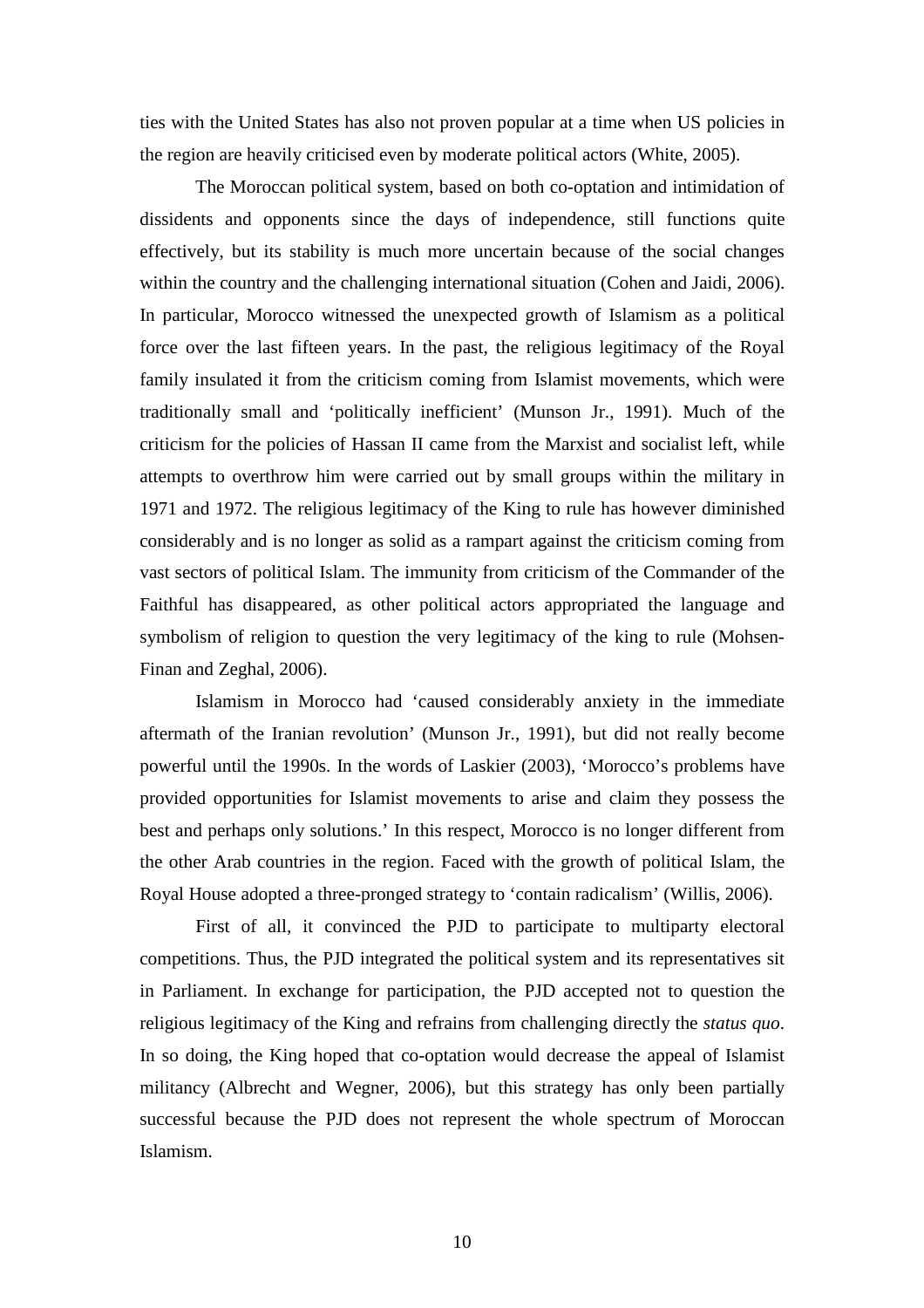Secondly, following the attacks on Casablanca and the successive episodes of violence perpetrated by militants of the group *Salafist Jihad*, Mohammed VI reshuffled the security apparatus and granted the security services the resources and autonomy to carry out a very severe crackdown on all suspected militants, leading in the process to a considerable number of human rights abuses. While the crackdown was very severe, it had the support of most domestic and international political actors, including the PJD. Thus, the King signalled that violence to attain political objectives is not going to be tolerated under any circumstances.

Finally, the King allowed the *al Adl* to carry on with his activities in the open, although the association *per se* is in a legal limbo and its militants are at times harassed. The choice to allow the movement to operate with only a modicum degree of interference is dictated partially by the popularity of the movement, which, through its social activism contributes to alleviate the harsh conditions of the poorer sectors of the population. In addition, the King and his advisers hope to be able to eventually coopt the *al Adl* once weakened because of the success of the King's policies. This attempt to marginalise the movement has so far not been very successful.

 In conclusion, Morocco can be defined today as a 'liberalised autocracy' (Brumberg, 2002b), where there is a degree of political pluralism and a high degree of civil society activism, but where ultimate decision-making power remains in the hands of an unaccountable leader and his advisers. In the face of the social and economic crisis that the country faces, the leadership has not been able to provide a programme of transformation that mobilised ordinary Moroccans, who, like many of their Arab counterparts, are increasingly attracted to Islamist groups, be they institutionally integrated (the PJD), politically marginalised (the Salafist Jihad) or socially active (the *al Adl*).

### **The** *al Adl***: organisational structure and political programme**

 Sheikh Abdessalam Yassine, and Islamic thinker and school inspector, who had risen to prominence in 1974 because of his open criticism of the policies of King Hassan II, officially founded the *al Adl* in 1981. At the time, the monarchy was under severe criticism from large sectors of society, particularly the traditionally strong leftwing movements, and the King had personally survived two military coups. One of the pillars for his legitimacy remained his role as Commander of the Faithful and it is precisely against the notion that the Royal family had links to the Prophet that Sheikh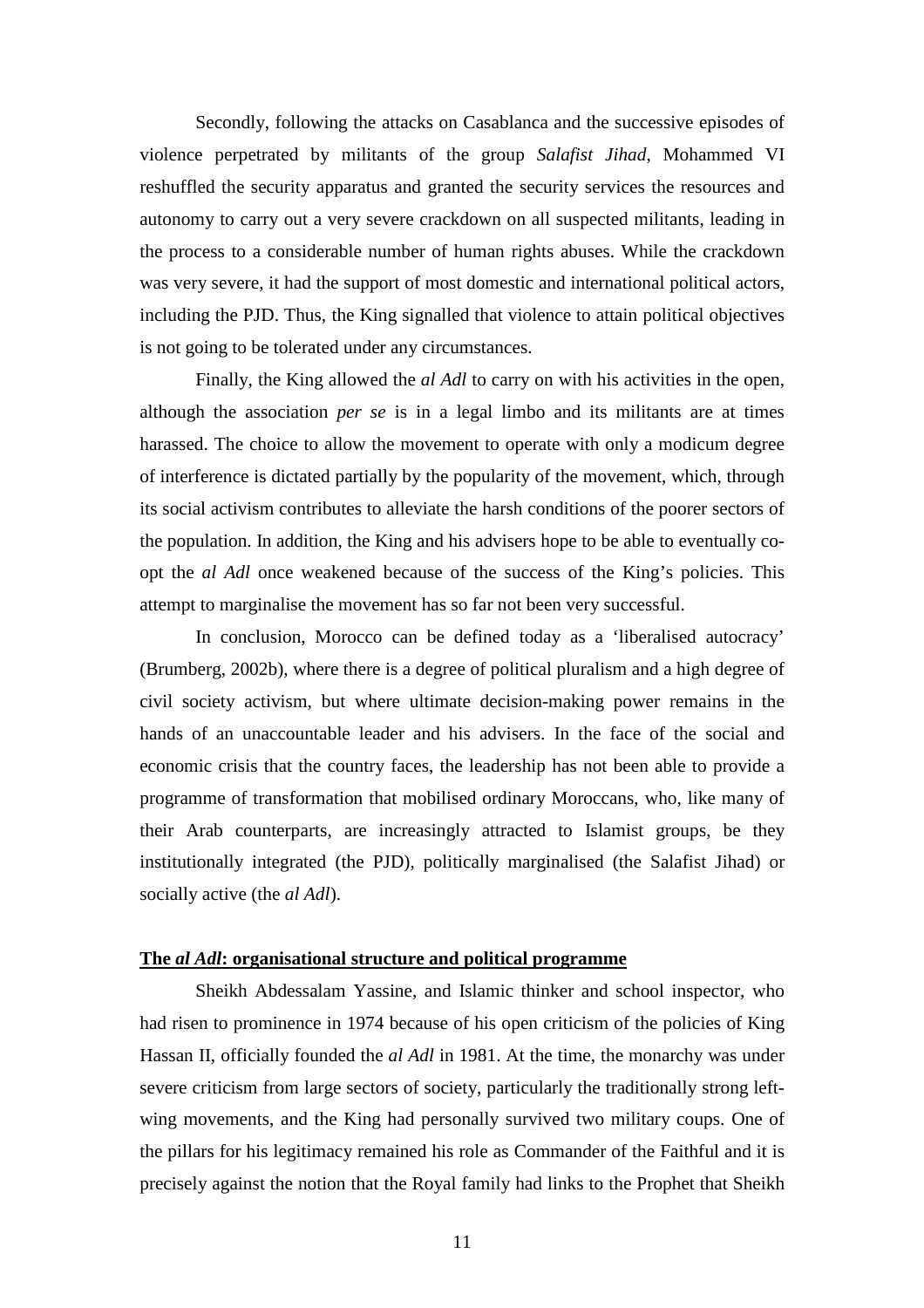Yassine criticised the King. In an open letter titled 'Islam or the Deluge', the Sheikh 'admonish[ed] him to hold firmly to the teachings of Islam and forsake the un-Islamic policies he had been pursuing' (Laskier, 2003). After such an open challenge to the monarch, Yassine was put in mental institution, although the challenge from Islamists was not particularly strong and the monarch was more preoccupied with the challenge coming from the left. The *al Adl*, since its foundation, 'suffered from systematic police harassment' (Laskier, 2003) and Yassine was placed under house arrest in 1989 to emerge from it only ten years later. In the meantime, political Islam has become a much more important political force in Morocco and the *al Adl* benefited quite strongly from it. Despite remaining only a semi-legal organisation the *al Adl* has been able to expand its activities and membership to such a degree that John Entelis (2002) affirmed that the organisation 'is by far the most popular Islamist group' in the country.

 The association was founded with the intention of disseminating the Sheiks' writings and thinking and did not have a very clear structure. However, with the growth of the numbers of militants<sup>2</sup> and the vast expansion of social services it became necessary to provide the groups with a much clearer structure. This has been done over the years and now the group has national, regional and local circles of militants. The militants and sympathisers then found associations organically linked to the *Al Adl* with the objective of providing specific services such as literacy classes or organising public conferences on various issues. In addition, militants hold discussion groups in private homes and proselytise among members of their social networks, following the same logic of recruitment of Islamist social institutions elsewhere (Singerman, 2004). Finally, the *al Adl* has a specific political aspect to its activism. At the national level there is a political circle that guides the strategic choices of the group in line with the Sheikh's teachings, partly the product of *sufi* mysticism. The political circle is the heart of the organisation and is in charge of 'assuring the links with the other political actors on the Moroccan scene as well as defining the societal project and the political programme of the association' (Graciet, 2006). The political circle has three different sections: trade union affairs, women affairs and youth affairs. Women in fact make up almost half the membership of the *Al Adl* and are extremely active in all domains of the associations' work. The poster girl of the group is the Sheik's daughter Nadia. The spokesperson of the group is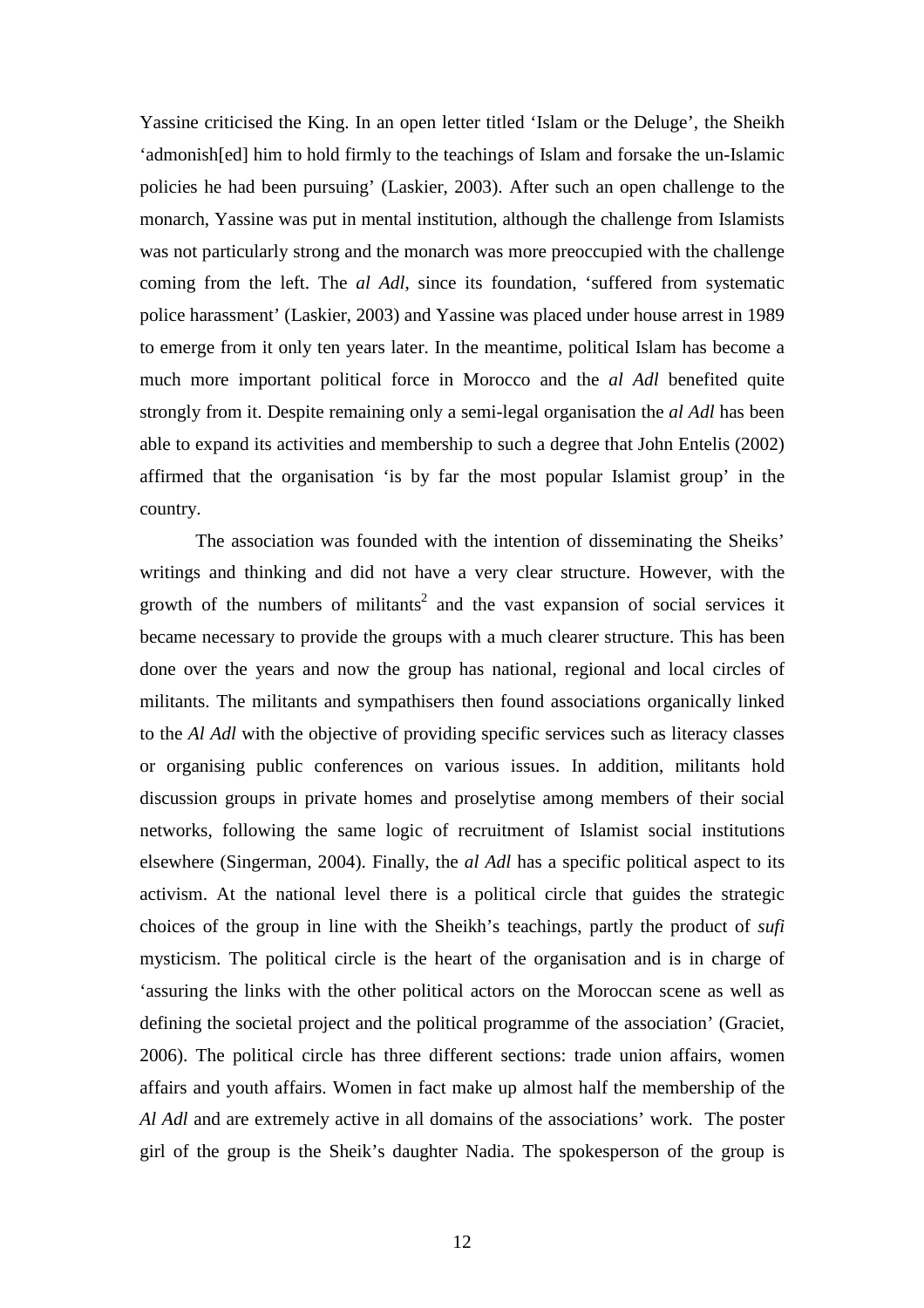Fatlallah Arsalane, who is rumoured to be the future leader of the *al Adl* once the Sheikh passes away.

 While the political programme of the *al Adl* is far from detailed, it emerges from the writings of the Sheikh and the pronouncements of the leading members that their objective is a radical transformation of the social, economic, political and cultural relationships that currently characterise Morocco. This transformation should obviously lead to the establishment of an Islamic state where *sharia* law would be implemented. In this respect, the programme for change is truly revolutionary because its aims to construct a political system based on Islamic rationality and spirituality rather than on Western modernity. From an institutional point of view the *al Adl* is favourable to the establishment of procedural democracy and the regular holding of elections would guarantee the accountability of elected officials. This should take place within the context of a new constitution, which would greatly reduce the powers of the monarchy. In fact, more recently, the association, via Nadia Yassine, has even flirted with republicanism. From an economic point of view, the economy should be completely reformed and Islamicised with a return to a truer market economy and not one dominated by corruption and lack of meritocracy. On the issue of free trade, there is a considerable degree of criticism for the way that the free trade agreements with the US and the EU have been negotiated. While quite conservative on social issues, the *al Adl* is much more favourable to equality of sexes than the PJD and the association performed quite a spectacular turnaround on the reform of the family code, switching from opposition to acceptance under the internal pressure of the women affairs section (Cavatorta, 2006). Foreign policy is clearly anti-Western and anti-Israeli, but this is not something that makes the association stand out with respect to the other Islamist and left-wing political actors on the Moroccan scene.

### **No revolution and no participation: the rationale**

 The choice not to participate to the political system despite its recent opening up and the choice to condemn violence to overthrow the regime seem on the surface to prevent the a*l Adl* from reaching its goals. In addition, in the longer run, it might lead to a costly isolation. The explanation for such choices is held to be the ideology of the movement, from which it cannot deviate. Most studies on the *al Adl*  are therefore preoccupied with identifying the religious sources of the Sheikh's thinking and writings. Through these sources, scholars then derive an explanation for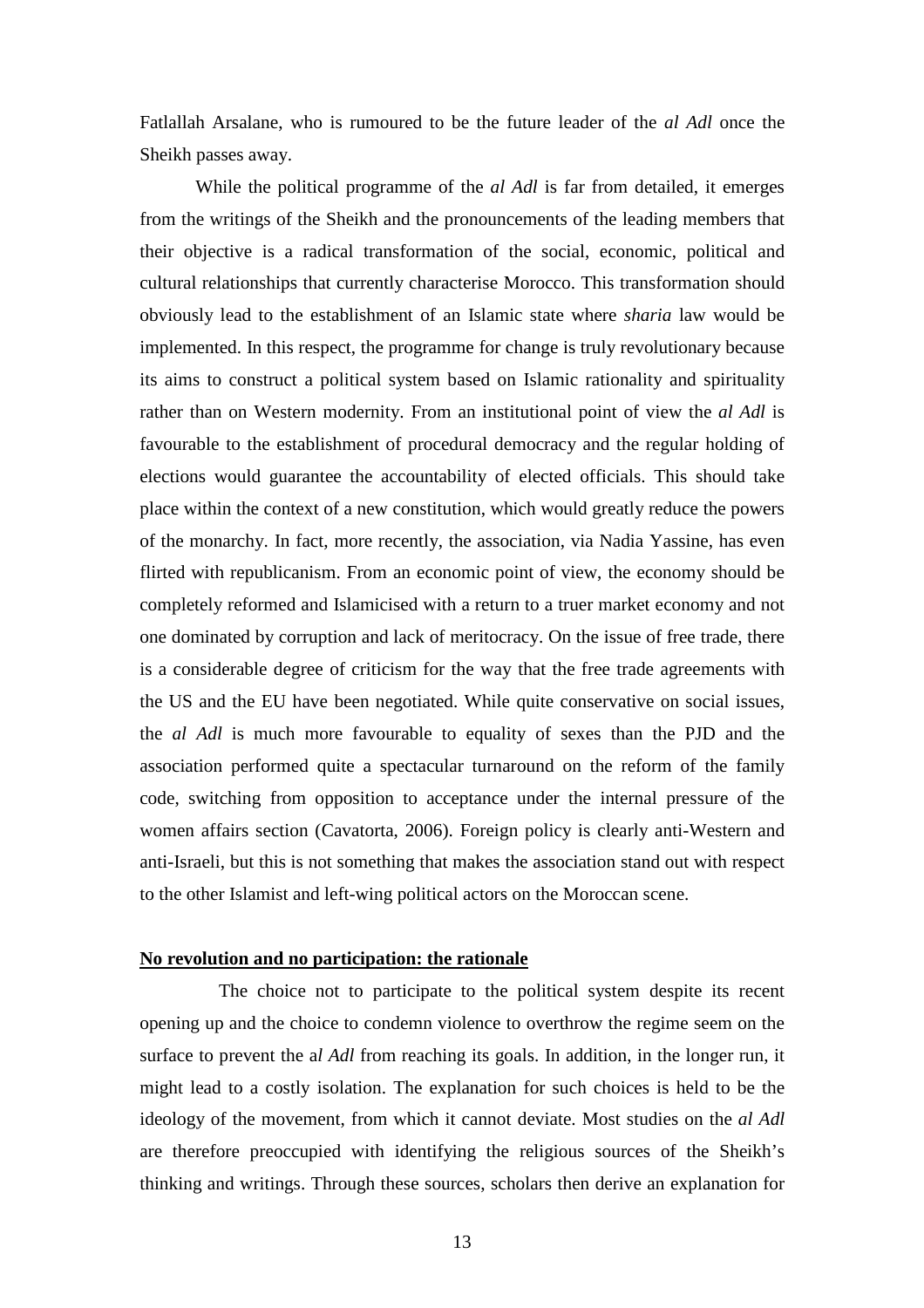how the association operates and 'strategises' about the future. Thus, given the emphasis on *dawa*<sup>3</sup> in the writings of Sheikh Yassine, this leads to focus on the social activism of the organisation and to examine how the group delivers social services to build up support. Theoretical discussions about the religious ideology underpinning the activities of the organisations are very useful in so far as they trace the quite unusual brand of Islamism that characterises the movement, combining post-Salafi discourse with sufi mysticism and focusing on the spiritual value of religion in affecting material conditions. Accordingly, it is assumed that the association believes that *dawa* will eventually lead to the establishment of the Islamic state, without the necessity for the group to engage directly with the state and with other political formations.

However, this does not explain the creation of a political circle within the organisation or the many political pronouncements of its leaders or their preoccupation for current political events. Thus, exclusively focusing on ideological tenets is not helpful in analysing how the *al Adl* operates as a political actor. Rather than concentrating on religious ideology to explain behaviour, it is more useful to look at how institutional factors and other political actors affect it.

 As mentioned above, the very creation of a political circle testifies that beside the spiritual dimension and charitable activities, the *al Adl* is and wishes to be very much involved in the political game. Unlike, however, many other Islamist organisations across the Muslim world and in Morocco itself, the *al Adl* is not seeking acceptance from the regime in order to participate to political life. This choice is not simply the product of 'religious' beliefs that would see participation as blasphemous because it would mean the acceptance of the exclusive role of the Commander of the Faithful. Compromising on the issue is not a price worth paying because the movement perceives that its current success is based on the refusal to sit at the same table as all the other political actors in Morocco. In this respect, the reading of the *al Adl* of the liberalising reforms and the democratic changes that Morocco has experienced since the arrival of Mohammed VI to the throne differs quite radically from the reading of all the other parties. In sum, there is nothing to gain from participation because the current changes are not 'real' and not simply because it would imply recognition of the figure of Commander of the Faithful. After all, Sheikh Yassine does not dispute the existence of such an institution *per se*, but disputes the fact that at the moment it is occupied by the Alawi dynasty (Zeghal, 2005).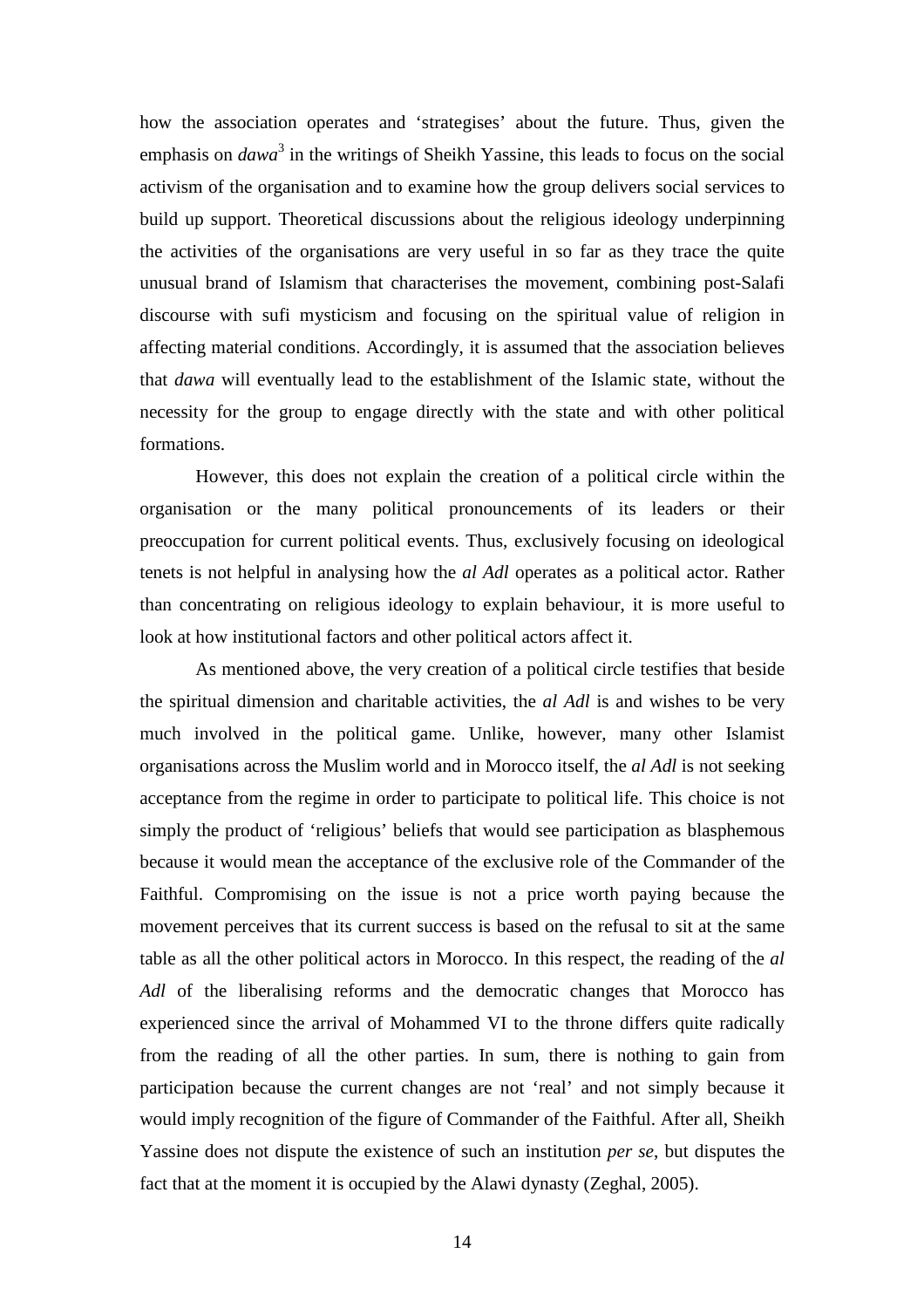Civil society actors, in particular the largely secular NGOs linked to the human rights movement and to the women's movement, have had a considerable degree of praise for the liberal reforms the King introduced and they have willingly participated to the different forums the regime organised to discuss issues of relevance to the country such as the reform of the family code or the new human development programme to fight poverty (Author's Interviews, 2005). While the *al Adl* might have quite a bit to contribute to such debates, it refuses to take part. This stems from the belief that as long as the overarching structure of government is not changed, incremental reforms are not going to lead to neither political transformations nor economic development.

All political parties, including the Islamist PJD, legitimise the current system by participating to the elections, subject to the conditions of the Palace. The King and his advisors present such broad participation as a step toward full democratisation, but the interpretation of the *al Adl* is different. According to Mr. Arsalane 'in Morocco there is no democracy, we just have the names people associate with democracy: parties, parliament and human rights' (Author's Interview, 2005). Refraining from being included is a rational move at the moment and the *al Adl* calculates that such a stance will be more than beneficial in the long run to the movement for a number of reasons.

First of all, there is widespread dissatisfaction with political parties among ordinary citizens, as official parties, with the exception of the PJD, are largely discredited. Being associated with them in different forums and even in Parliament might represent a potential cost rather than a benefit. When it comes to leftist and secular parties, the possibilities of co-operation with them for reforming the system from within are very slim, as secular parties are aware of their weaknesses and would rally to the King in defence of their privileged position in the system rather than promoting changes from which they think will benefit their opponents. When it comes to the PJD, *al Adl* might end up competing with it for a significant portion of the 'Islamist vote' and this would diminish the influence that the *al Adl* could have, particularly in the absence of constitutional reforms. Thus, by remaining outside the system, the *al Adl* calculates that the PJD's choice to be included in the system will eventually lead to failure. The PJD is poised to make an impressive score at the September 2007 elections, leading it to government. However, the *al Adl* assumes that a participation of the PJD to government without prior institutional and constitutional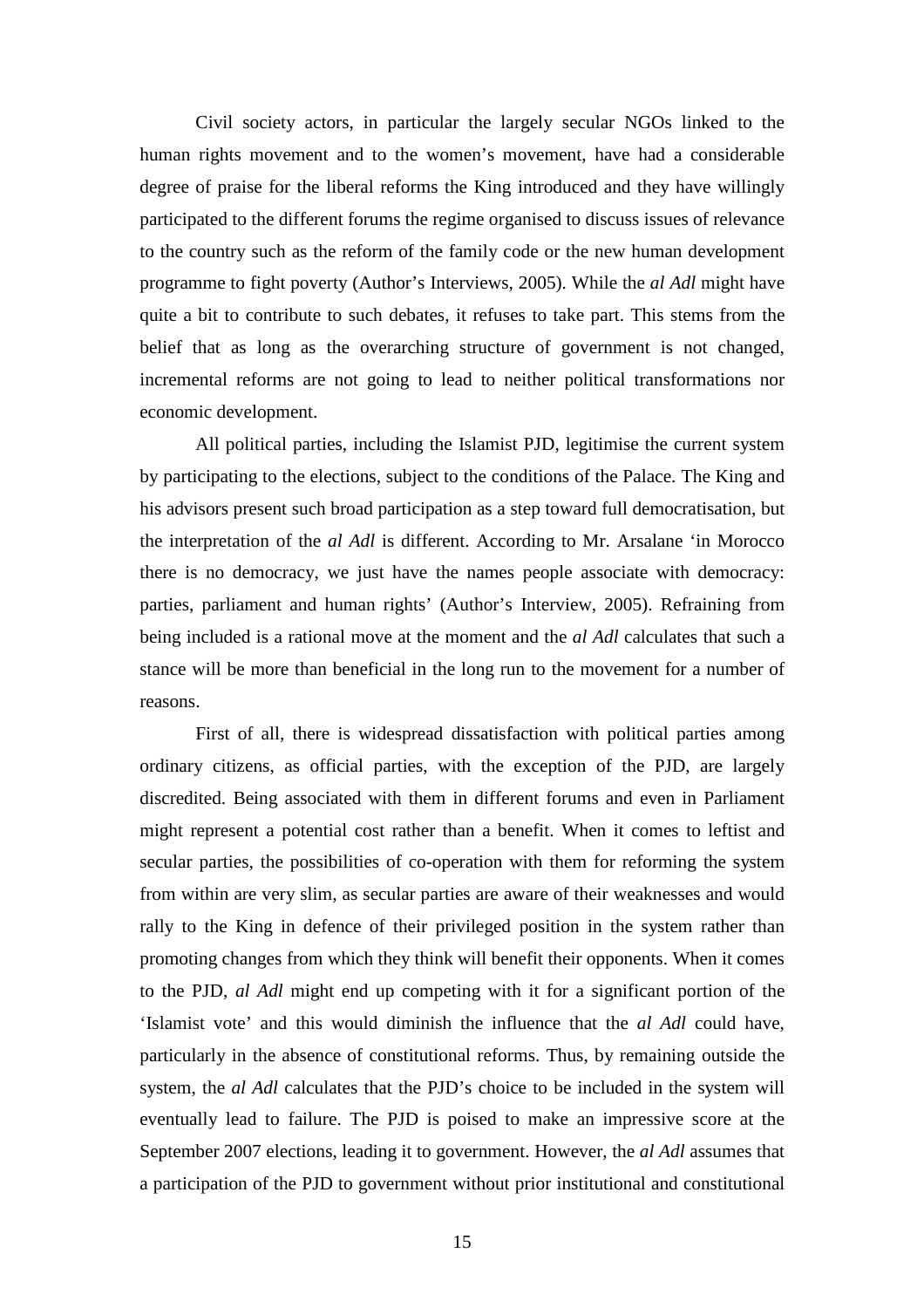changes would set the PJD up for failure, much like the USFP failed in the past to have influence in policy-making. This would lead to the *al Adl* catching the support of disillusioned PJD voters.

Furthermore, the scale of change that the *al Adl* wishes to implement is considerable and would inevitably be frustrated through parliamentary participation where a number of compromises might be required. Such compromises, in turn, would lead militants and activists to question the very validity of the choice of participation and could potentially weaken the movement from within. Given the widespread lack of credibility of those who do participate in a rigged game, the *al Adl*  contends that it is better to exploit its role as the outsider that does not compromise. The obvious cost of this strategy is that the *al Adl* is marginalising itself and that, particularly in the case of genuine democratic reforms being introduced, it will become an irrelevant actor, as its support is likely to shift to a successful PJD.

The PJD, which could represent a potential ally in the struggle to Islamise Morocco, is perceived as a competitor and the relationship between the two actors is fraught with difficulties. The PJD, in order to participate and 'enter' the political system had to proclaim its allegiance to the King, whose religious authority is not questioned, and also had to restrain its electoral ambitions. The PJD 'plays the game' and hopes to reap the benefits of participation in the long run. Such participation is unacceptable to the *al Adl*, which would participate only on the condition that the role of the King was constitutionally diminished before the setting up of new rules of the game and on the condition that there would be no obstacles to the free will of the people. On Al Jazeera, Nadia Yassine (2007) recently stated that 'our movement is one of *da'wa*, which enjoins on us not to fish in troubled waters, nor fall into the traps of political scheming. The movement will not participate unless it has guarantees that it will participate in a real political process, not in a comedy, and that it will not be imprisoned in the vicious circle of carrying out instructions from the high echelons of power.'<sup>4</sup> Given that policy-making power is in the hands of the King, the *al Adl*  calculates that they would lose support if they participated to institutions that are believed to be unable to affect change after investing so many resources and legitimacy capital in condemning the system. Mr. Arsalane had this to say about the other political actors that have decided to enter the state's institutions: 'theirs is a hypocritical stance because they participate in government. They are just pretending to be in opposition to the ruler; in reality they are fully part of the Makhzen' (Author's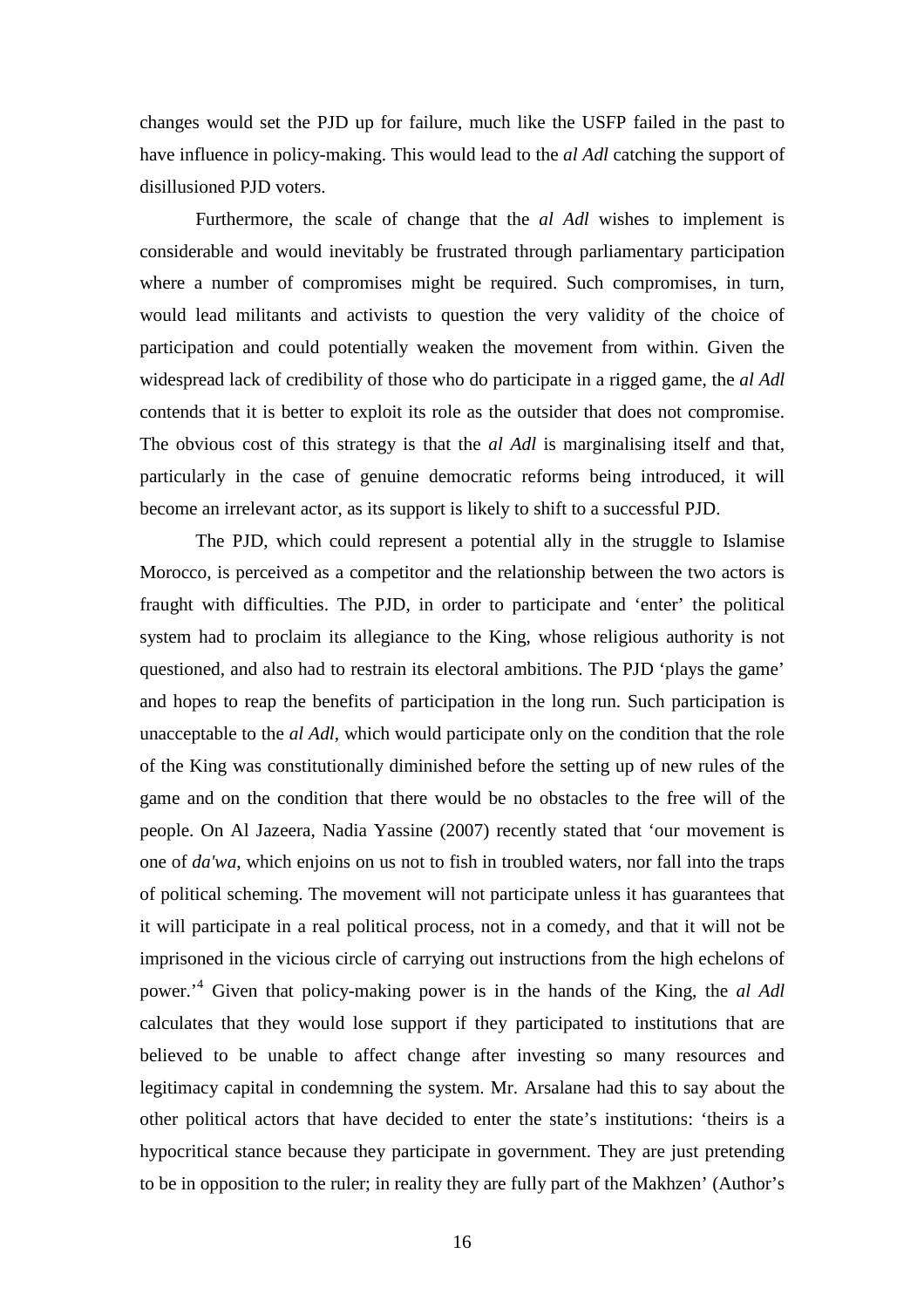Interview, 2005). As much as ideology, rational calculations seem to be central to the decision to refrain from compromising. It is implicit from the declarations of some members of the *al Adl* that if more significant changes were introduced and the waters were to become less troubled, they might revise their decision.

Holding out is rational for a second reason. There is diminishing popular support for both left wing parties and for civil society organisations associated to the left and run by former leftist political dissidents. Diminishing support forces such organisations, in order to achieve some of their objectives, to rely on the King for support when it comes to modify legislation or obtain funding. In this manner the King becomes the all important arbiter and ties his fate to the fate of the liberal reformers who are aware of the growing impact of Islamism and are therefore keen to stop it. As Brumberg (2003) noted, 'in the Middle East […] fear of Islamist victories has produced "autocracy with democrats", as key groups that might choose democracy, absent an Islamist threat, now actively support or at least tolerate autocrats.' While there are certainly many points of disagreement between Islamist groups and such civil society organisations, on some themes they actually have room for co-operation. For instance there is a commonality of interests in the respect for the rights of prisoners and on a number of socio-economic rights such as the sexual exploitation of children. Despite such coincidence of interests, the level of cooperation between the *al Adl* and the secular sectors of civil society is quite low. The organisation is in fact keen to distance itself from what it perceives to be a 'un-holy' alliance with groups that not only differ ideologically from the *al Adl*, but also tend to be seen by many ordinary Moroccans as the representatives of post-colonial elites disconnected with the real needs of the population (Wiktorowicz, 2004). While both sectors draw militants and support from the educated middle-classes, their ideological and cultural references are almost irreconcilable. The successful French-educated and French-speaking middle classes are perceived to be the new instruments through which Morocco is being re-colonised. Furthermore, the *al Adl*, because of the extent of its social welfare programme, can claim to be speaking for the poor and marginalised. The *al Adl* refrains from creating official links with these secular civil society groups because it sees them not only as ideological enemies, but because it assumes that they are not interested in a process of change that will reveal their weakness in society to the benefit of Islamism.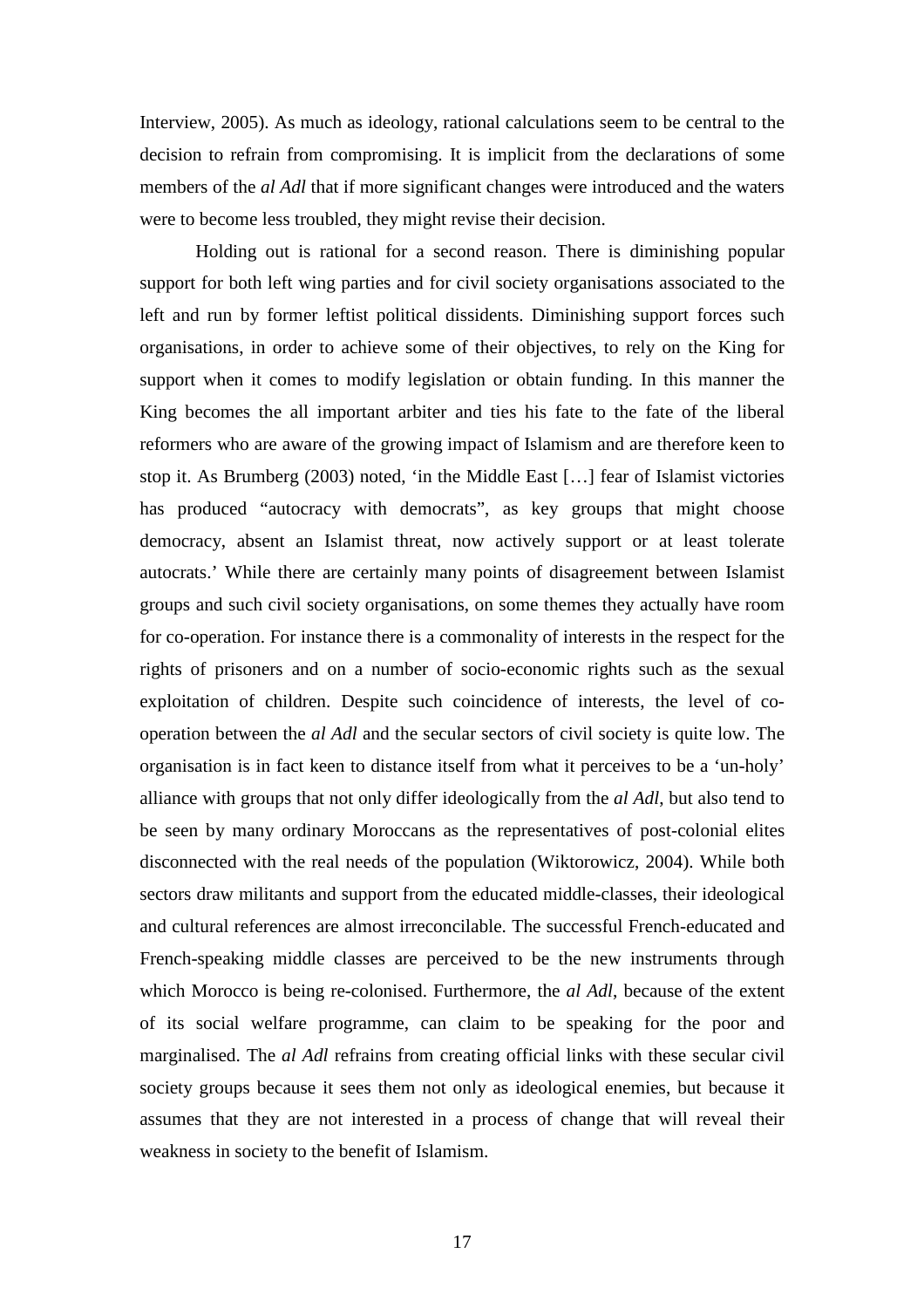A third reason for holding out is the complicated relationship is with the Palace. The King is not in principle against the direct participation of the *al Adl* and there have been extensive contacts between the two actors to try to strike a deal that would suit both actors. Nadia Yassine (2007) stated that 'the regime tried more than once to negotiate with the movement', but the *al Adl* has so far refused because it would be obliged to recognise the religious primacy of the King. Aside from being highly a contested theological point, such recognition is perceived within the organisation to be the beginning of a co-optation with negative consequences for the movement. The attitude of all of the other players in the system is that such recognition is the price to be paid for entering institutional politics and attempting to then impose democratisation on the monarchy. For the *al Adl* however the strategy of the other players is fundamentally flawed because by participating they then give up the right to deny legitimacy to the monarchy. Such denial of legitimacy is what, according to the *al Adl*, would trigger the necessary radical transformation of the political system. This is the reason why the organisation calls for a constitutional assembly that would discuss such matters without the interference of the King. While it is widely believed the monarchy as an institution is both popular among ordinary Moroccans and necessary for political stability, the *al Adl* banks on the fact that such popularity is diminishing with the growing economic and social difficulties of the country. International events also compound problems for the King, who is a supporter of the war on terror, but seems unable, through his western allies, to obtain satisfactory results on issues of great concern for ordinary Moroccans such as the Israeli occupation of Palestine. Thus, being seen to have legitimised the policymaking role of the monarchy for such a long time is not going to prove popular with citizens. The *al Adl* however keeps its distance from the monarchy, criticises it from the outside and pours scorn on those political actors that have been co-opted in exchange for some privileges. This strategy is believed to lead to a strengthening of the organisation, which will be the main beneficiary of the disillusionment of ordinary citizens with their system of government. Some commentators also share this negative view of the monarchy's performance and the potential danger it runs (Tuquoi, 2001).

Remaining outside the institutional game might have a number of benefits, but it also carries a number of potential costs and the *al Adl* is quite aware of that. The first potential cost is that by choosing to stay out of institutional politics, the organisation will miss out on the opportunity to influence the future direction of the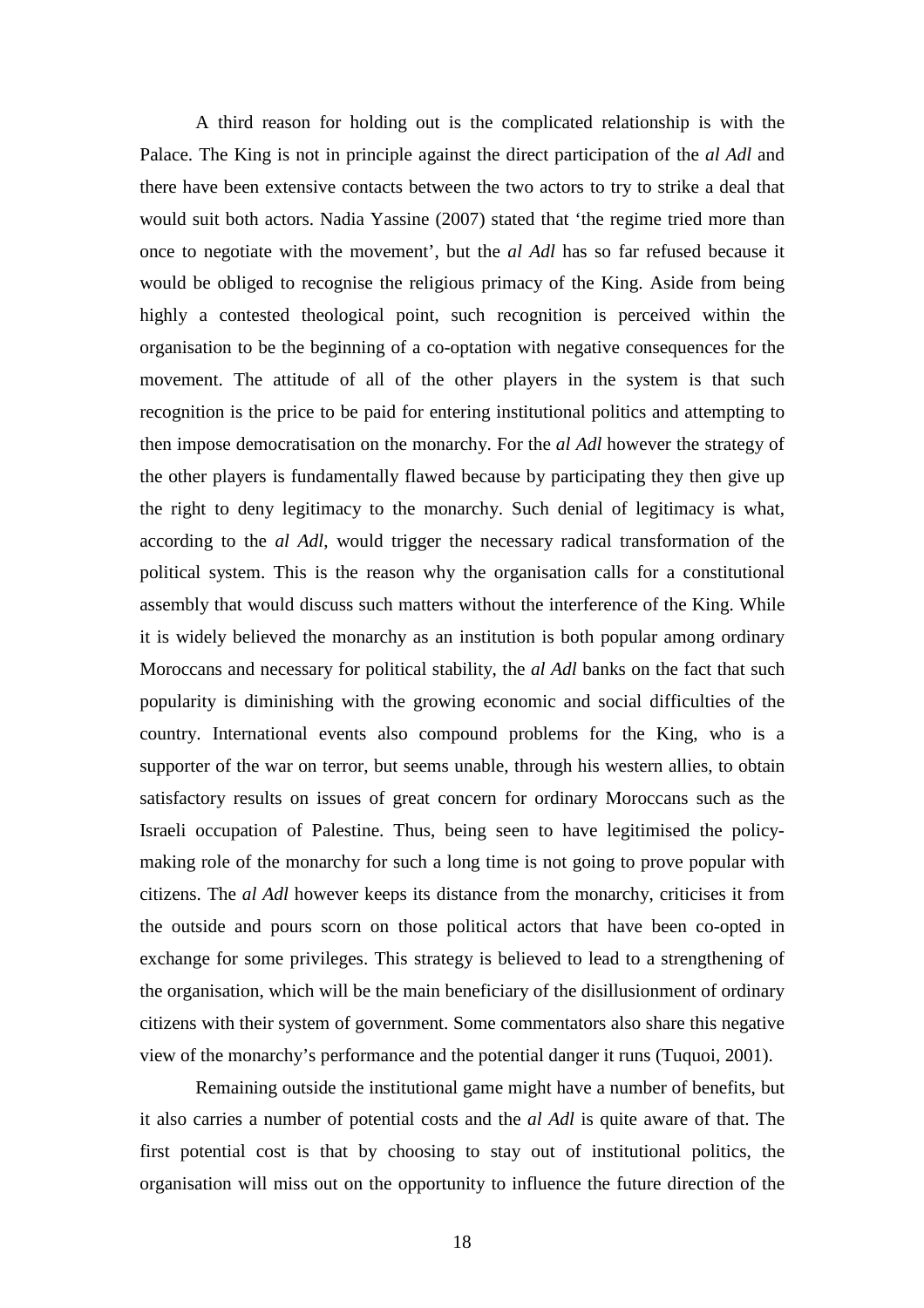country if the situation presented itself were the King to decide that full democratisation was the solution to the ills of Morocco. In that case the parties already present within the state institutions might benefit from their past compromising attitude, as they could claim to have been decisive in influencing the king's decision. The *al Adl* leadership is however very sceptical of this possible change of heart of the King and this is the reason why more recently they have been provoking the monarchy through the 'republican card.' The second potential cost is that by not directly engaging the state and with a deteriorating socio-economic situation, more radical and violent elements might out-flank the *al Adl*. There is a clear recognition of this danger. As Arsalane mentioned, 'we believe that democracy is the solution…. the alternative is radical violence' (Author's interview, 2005). The attacks in Casablanca seem to confirm such fears. Thus, the second potential cost is perceived as being a very real possibility. The *al Adl* has a very long tradition of condemning the use of violence and it is partly the product of experience. The s*alafi* groups are not popular and the vast majority of ordinary citizens perceive them to be dangerous and detrimental to the well-being of Morocco, as the anti-terror marches indicate. Violence is therefore not an option for the organisation because it would lead many activists away and it would trigger state repression with the subsequent inability to carry out other important social welfare activities, which attract supporters. It is also not an option because it would alienate a great number of members who have bought into the spiritual aspect of the organisation and would not be keen on the use of violence. Finally, the leadership is very well aware of the fact that violence has not led to the achievement of political objectives in any other Arab society, where *salafi*  groups have all failed to get to power.

Thus, the *al Adl* remains in a sort of limbo, having chosen neither participation nor revolution to achieve its objectives. This attitude does not necessarily indicate strategic confusion nor blind ideological commitment, but can explained through an analysis of the environment surrounding the organisation, which seems to be biding its time before committing to a course of action that the *al Adl* believes will deliver on its objectives for Morocco.

# **Conclusion**

 The literature on opposition movements in the Middle East and North Africa, and particularly the one dealing with Islamist movements, tends to overwhelmingly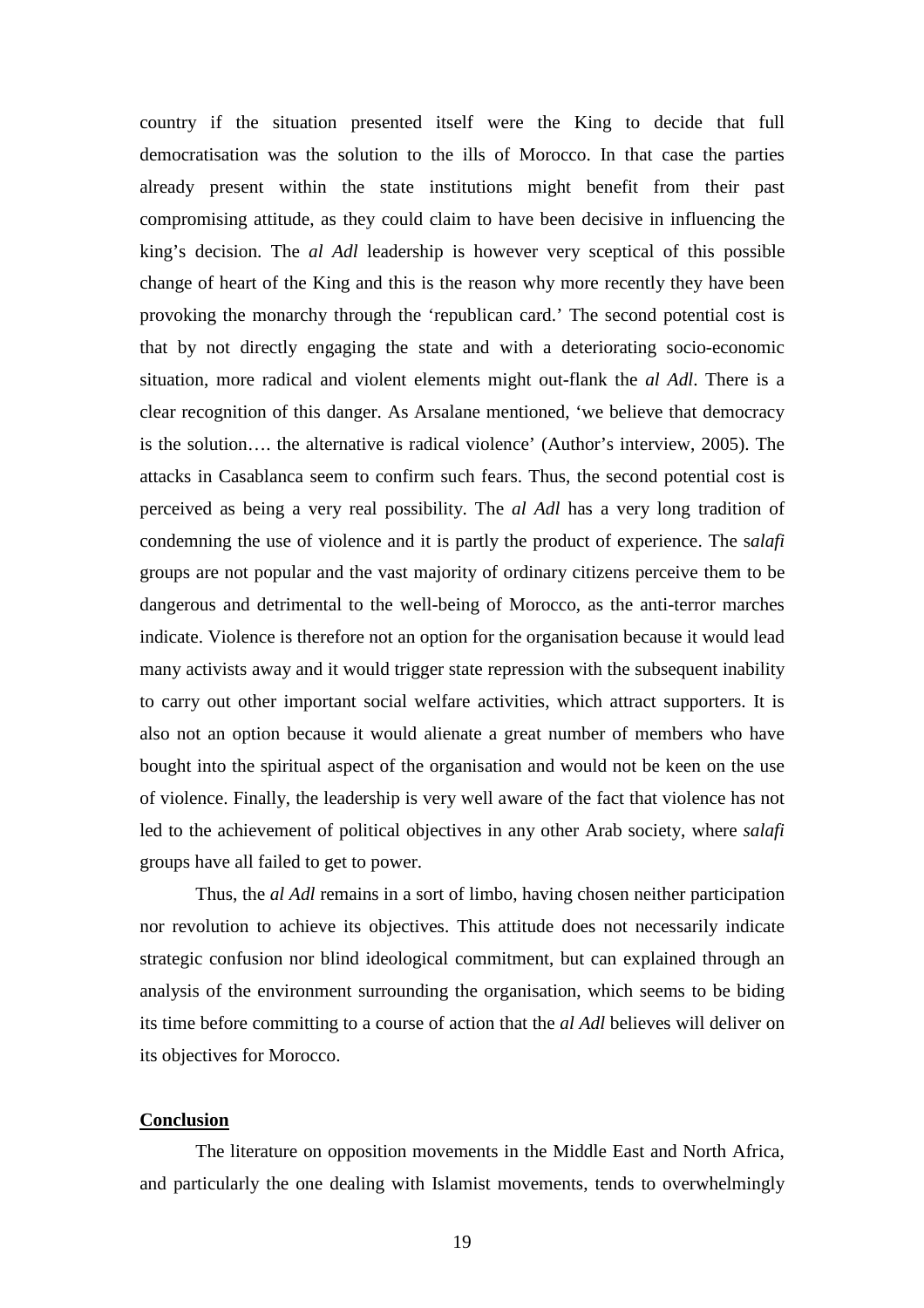focus on attempting to discover the true nature of such movements in order to make claims about their democratic credentials or lack thereof. This usually leads to a rather sterile debate about their ideological positions as if they were fixed both in space and time. This is because Islamist movements tend not to be analysed through the assumptions of rationality that comparative politics provides. The outcome is that the surrounding environment is not taken into the due consideration and the rational calculations that such movements might make are neglected when it comes to explain why they operate the way they do and make the choices they make. The debate about the true nature of Islamist formations takes place because of the highly controversial nature of the conflation between religion and ideology that Islamist groups embody, but it overlooks the rational calculations that Islamist movements make when active in dynamic relationships with other political actors. This research does not underestimate the relevance of the ideological tenets derived from religion and how they affect the decision-making process of such groups. It fully recognises that Islamist movements have unique characteristics due to the influence that 'divine revelation' has on their ideological beliefs. However, studies on Islamist movements cannot be simply reduced to one dimension and can benefit from the findings of the wider literature on comparative politics on the rationality of political actors. Thus, the research deems it important to underline that there might be a neglected component to the decision-making of Islamist groups. Such component is constraints and conditions that the surrounding environment presents, particularly in terms of relations with other actors. Thus, this environment offers different courses of action subject to institutional constraints and subject to the choices that other players in the system make. Following from Pripsetin-Posusney (2002), it is therefore interesting and useful to look at how of Islamists strategise in an authoritarian context and within a framework of rational behaviour.

 The case of the *al Adl* in Morocco is particularly significant because the movement refuses both participation and violence to achieve its objectives. This is not simply the product of its ideological allegiance to *dawa* and social activism, but is also the product of Moroccan 'liberalised autocracy', where the King plays a complex game of 'divide and conquer' in order to remain thee exclusive decision-maker. The findings indicate that in such a game the *al Adl* calculates its costs and benefits through its reading of the relationships that it has with the monarchy, with other political parties and with civil society actors and through its reading of where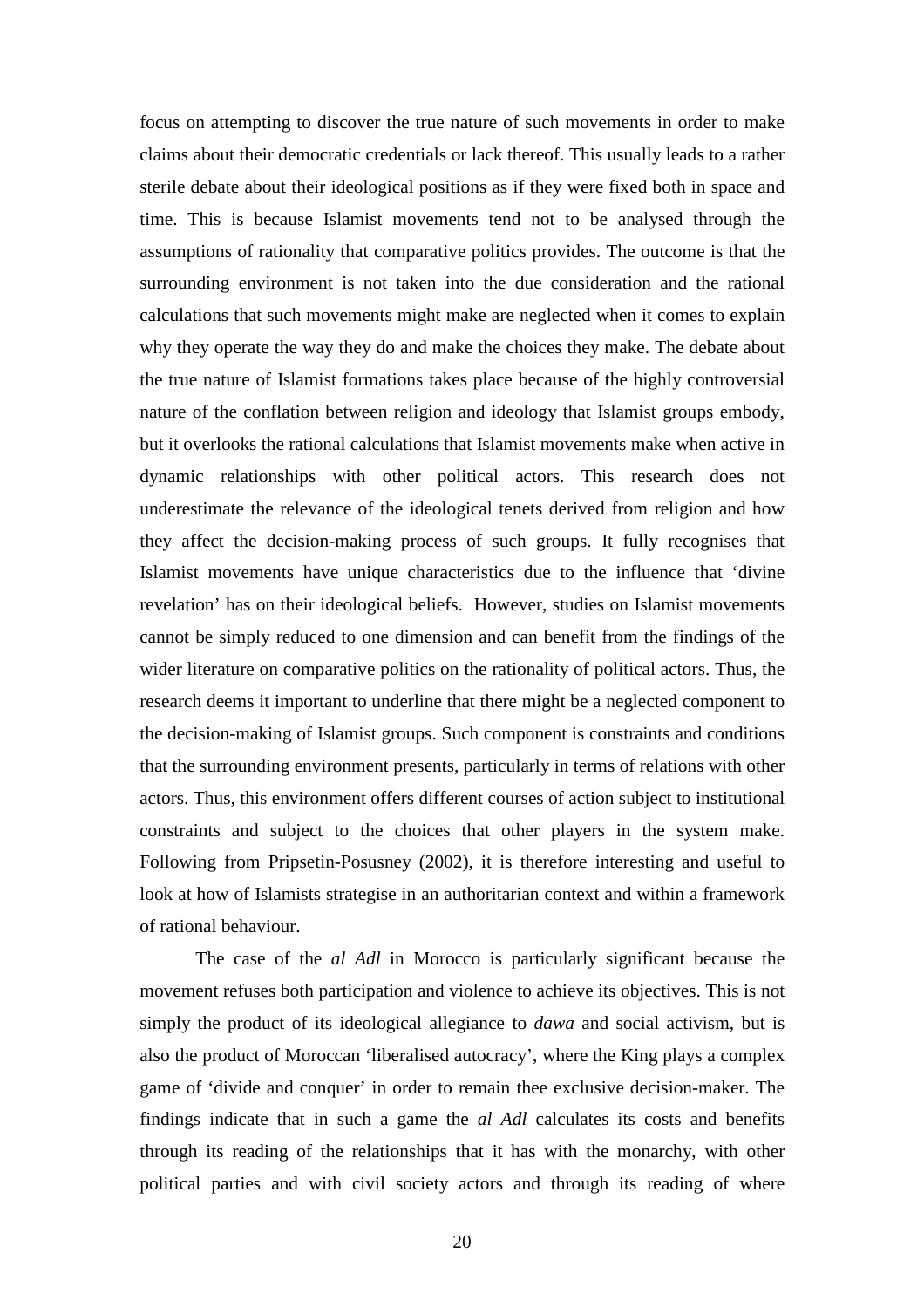Moroccan society as a whole stands with respect to the most important issues the country faces. The *al Adl* has come to the conclusion that democracy is the way forward, but wishes to change the rules of the game before engaging directly in politics and banks on the dissatisfaction of the public with the monarchy to hold out and keep thriving. These 'subtle calculations' are meant to strengthen the bargaining position of the association and lead it in the future to conquer political power on its own terms and with the prospect of radically transforming society. Given the popularity of Islamism in Morocco, these calculations might be correct (Beau and Graciet, 2006).

While the *al* Adl's choices are certainly the product of specifically Moroccan conditions, an approach based on clarifying how the environment conditions strategic calculations can have more general applicability in the study of Islamist movements. The main finding from this research seems to be that while religion as an ideology is important in giving a direction and a theoretical framework of understanding of reality to movements that define themselves as religious, such movements are also rational political actors whose objectives are shaped as much by political realities as they are by ideologies. This is good news for those policy-makers in the West who might decide to take the chance of engaging such groups.

#### **References**

Albrecht, H. and E. Wegner (2006) Autocrats and Islamists: Contenders and Containment in Egypt and Morocco, *Journal of North African Studies*, 11(2), pp. 123-141.

Beau, N. and C. Graciet (2006) *Quand le Maroc Sera Islamiste*, (Paris: La Découverte).

- Browers, M. (2005) The secular bias in ideology studies and the case of Islamism, *Journal of Political Ideologies*, 10(1), pp. 75-93.
- Brumberg, D. (2002) Islamists and the Politics of Consensus, *Journal of Democracy*, 13(3), pp. 109- 115.

Brumberg, D. (2002b) The Trap of Liberalised Autocracy, *Journal of Democracy*, 13(4), pp. 56-68.

- Brumberg, D. (2003) Liberalisation versus Democracy: understanding Arab political Reform, *Carnegie Papers*, 37.
- Cavatorta, F. (2005) The international Context of Morocco' Stalled Democratisation, *Democratization*, 12(4), pp. 549-567.
- Cavatorta, F. (2006) Civil Society, Islamism and Democratisation: the case of Morocco, *Journal of North African Studies*, 44(2), pp. 203-222.
- Clark, J. (2004) *Islam, Charity and Activism: middle-class networks and social welfare in Egypt, Jordan and Yemen* (Bloomington, Indiana: Indiana University Press).

Cohen, S. and L. Jaidi, (2006) *Morocco: globalisation and its consequences* (New York: Routledge).

- El-Ghissassi, H. (2006) *Régard sur le Maroc de Mohammed VI* (Neuilly-sur-Seine: Michel Falon).
- El-Ghobashy, M. (2005) The Metamorphosis of the Egyptian Muslim Brotherhood, *International Journal of Middle East Studies*, 37(3), pp. 368-379.
- Entelis, J. (2002) Un Courant Populaire Mis à l'Ecart, *Le Monde Diplomtique*, 589, pp. 20-21.

Graciet, C. (2006) Les Suffragettes du Cheikh, *Le Journal Hebdomadaire*, 263, July, pp. 16-21.

Hafez, M. (2003) *Why Muslims Rebel: repression and resistance in the Islamic world* (Boulder, Colorado: Lynne Rienner).